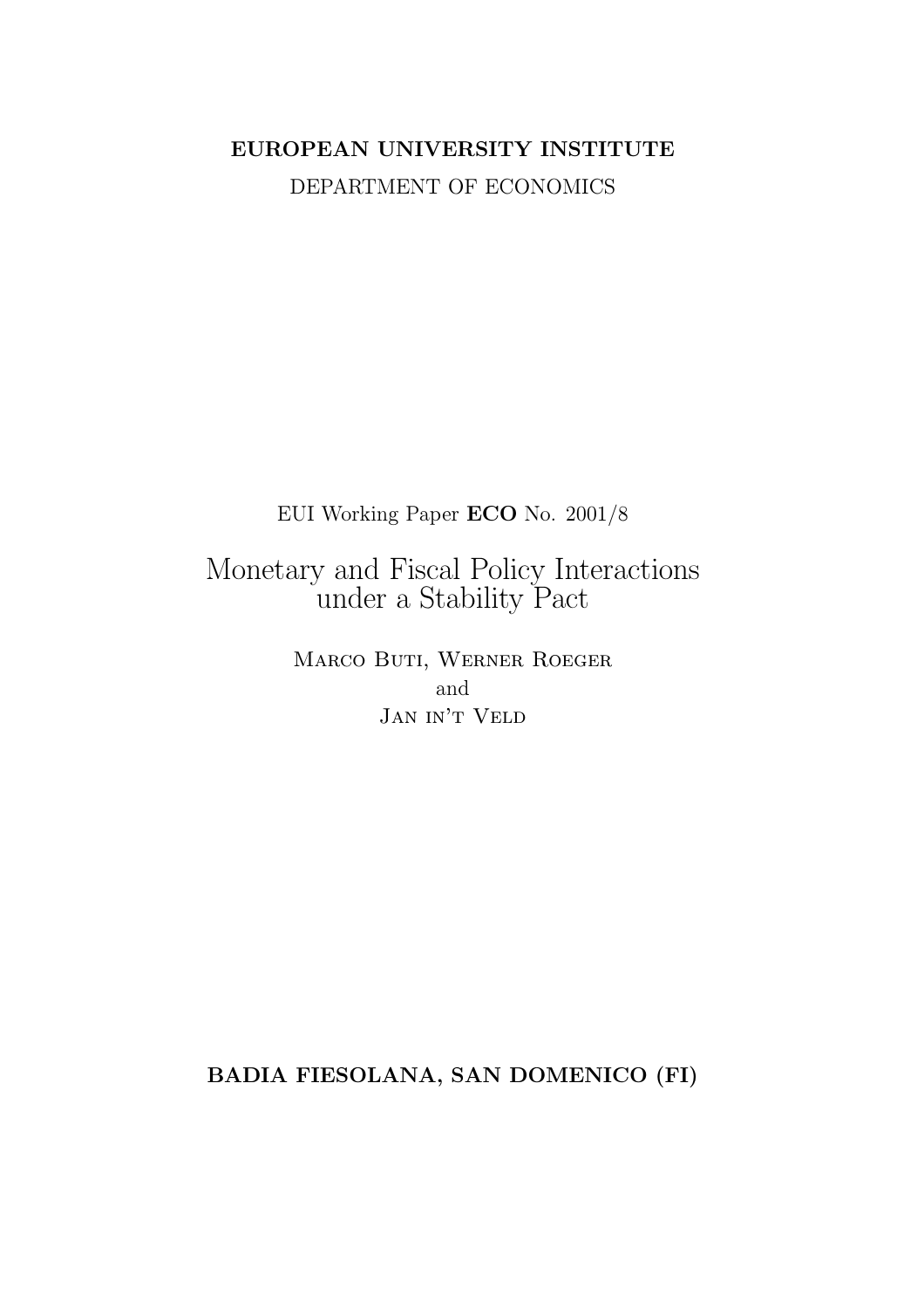## All rights reserved.

No part of this paper may be reproduced in any form without permission of the author.

©2001 M. Buti, W. Roeger and J. in't Veld Printed in Italy in June 2001 European University Institute Badia Fiesolana I-50016 San Domenico  $(FI)$ Italy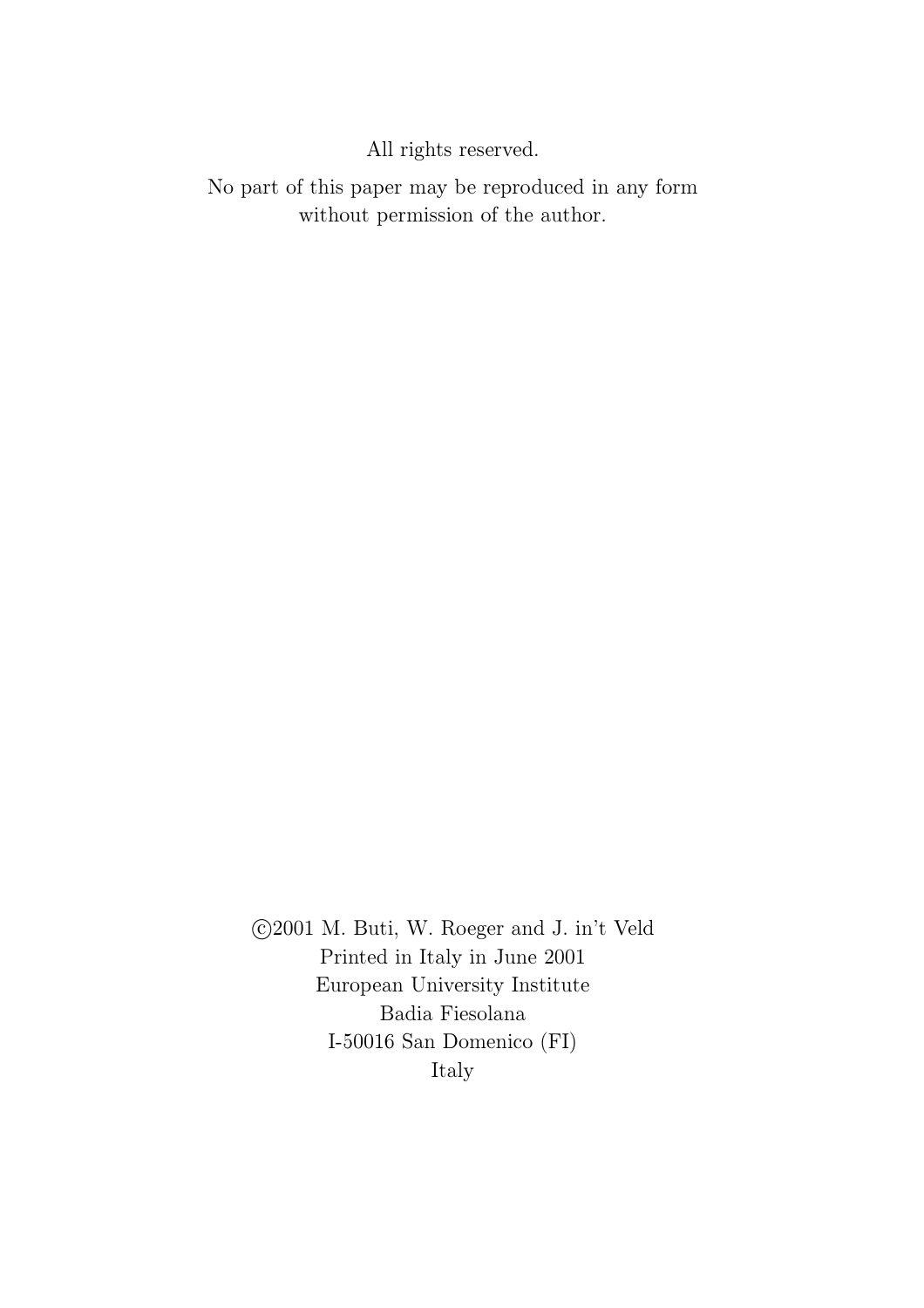#### **Monetary and Fiscal Policy Interactions under a Stability Pact**

**Marco Buti, Werner Roeger and Jan in't Veld (\*)**

#### **Abstract**

The paper analyses in a simple setting a game between an inflationconservative central bank and a fiscal authority subject to an upper limit on the budget deficit. It is shown that complementarity or substitutability between the policies and the preference of each authority for the other authority's behaviour crucially depends on the type of shock hitting the economy. If the government attempts to stimulate output beyond its natural level, a "deficit bias" emerges under non-cooperation; under cooperation, the equilibrium is characterised by both a "deficit bias" and an "inflation bias". However, if the government only pursues cyclical stabilisation these biases disappear and there are positive gains from coordinating the policy responses to shocks.

JEL classification : E61, E63, H6

<sup>(\*)</sup> Directorate General for Economic and Financial Affairs, European Commission. Paper prepared for the conference "Monetary Policy Challenges in the 21st Century - A Transatlantic Perspective", Washington, 27-28 October 2000. The authors would like to thank the discussants, Jacques Mélitz, Luisa Lambertini, Ralph Bryant and José Marin, as well as Bertrand Martinot and other Commission economists. The opinions expressed in this paper belong to the authors only and should not be attributed to the European Commission. The usual disclaimer applies.

Correspondence: Marco.Buti@cec.eu.int; Werner.Roeger@cec.eu.int; Jan.Intveld@cec.eu.int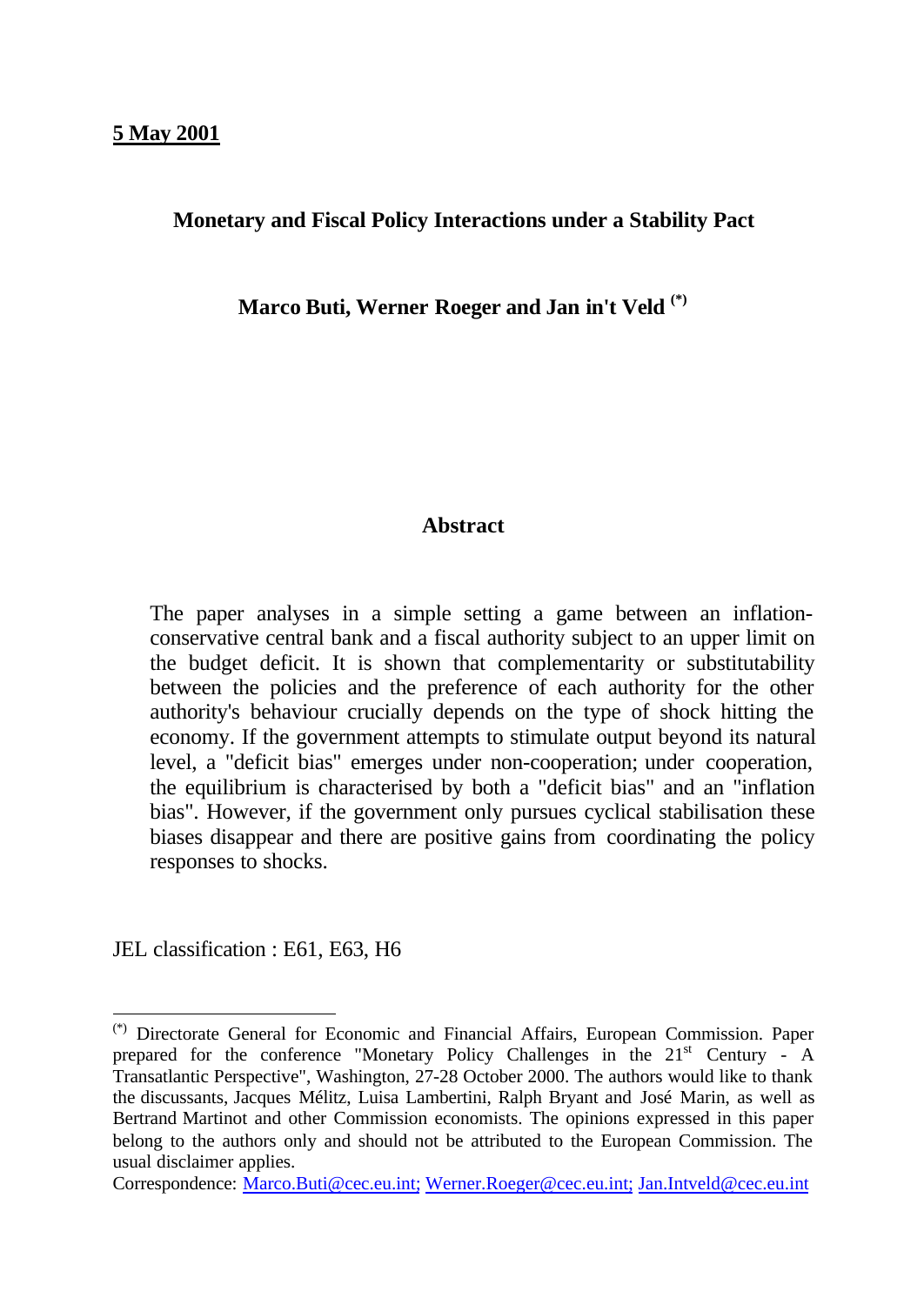## **1. Introduction**

The completion of Economic and Monetary Union (EMU) - based on the precise mission to the European Central Bank (ECB) to maintain price stability and guidelines for the conduct of national fiscal policies - has prompted a renewed interest on the interplay between monetary and fiscal policies.

The traditional Optimal Currency Areas literature pointed out long ago that, in a monetary union, fiscal policy has to play a more important role in cyclical stabilisation given the loss of national monetary independence. This is particularly the case if shocks are not perfectly correlated across frontiers. Fiscal flexibility, together with budgetary discipline and coordination, has come to be seen as a central pillar fiscal policy in a currency area (European Commission, 1990). The Stability and Growth Pact (SGP) has been the operational response of EU countries to the quest for budgetary discipline in EMU.

Recent theoretical and empirical developments have shed new light on the "old" issue of the interactions between monetary and fiscal authorities. At the theoretical level, much work has been devoted to the rationale for fiscal constraints in a monetary union.

A formal model of the SGP is provided by Beetsma and Uhlig (1999) (see also Beetsma, 2000). In a two-period model of a monetary union, myopic governments who know that they may be replaced at the beginning of the second period issue more debt than a social planner would do. This would constrain monetary policy in the second period. This effect is magnified in a monetary union because the adverse impact on the common monetary policy is diluted. As a result, the incentive to restrain public debt accumulation is reduced and we end up with an overburdened monetary policy. Hence, a pact limiting public debt accumulation increases welfare in a monetary union.

However, Chari and Kehoe (1998) argue that the desirability of imposing fiscal constraints crucially depends of the ability of the single monetary authority to commit to its future policies. Only to the extent that monetary policy cannot commit, there are gains from imposing budgetary constraints. This conclusion is "consistent with the view that the framers of the treaty thought that it is extremely difficult to commit monetary policy and therefore wisely included debt constraints as an integral part of the treaty" (Chari and Kehoe, 1998: 2).

The degree of commitment by the central bank affects the design of stabilisation policies in a monetary union. If the central bank is "strong", fiscal constraints are damaging because they limit the room for manoeuvre by fiscal authorities in responding to shocks. This result is emphasised by Cooper and Kempf (2000). These authors conclude that only if shocks are highly correlated across countries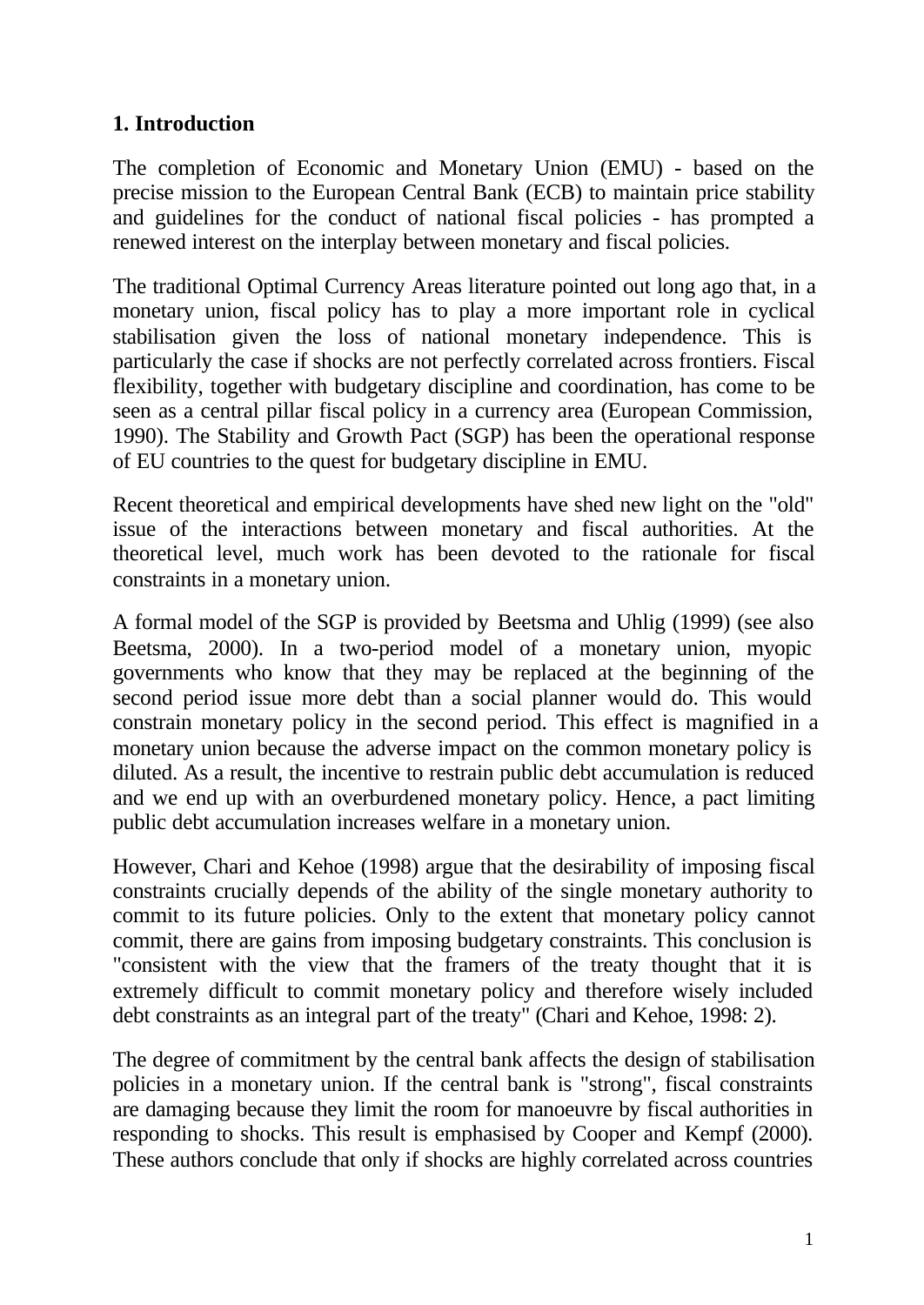and the central bank is strongly committed to price stability, then a fiscally constrained monetary union dominates the outcome with multiple currencies. Instead, under idiosyncratic shocks, moving to a fiscally-constrained monetary union would be welfare-reducing: "if the set of policy instruments open to fiscal authorities is sufficiently restricted, then monetary union may not increase welfare. Despite having commitment power, the central bank lacks the tools to stabilize in the presence of country specific shocks that are not perfectly correlated." (Cooper and Kempf, 2000: 27).

The conclusion that a monetary union with a strong central bank and no limits on fiscal policies is optimal has been questioned. Recent contributions have pointed out that "strength" or "weakness" of the central bank is not exogenous to the behaviour of fiscal authorites.

The so-called Fiscal Theory of the Price Level (FTPL) has highlighted that, if government solvency is not guaranteed, monetary policy will not be able to control the price level. In order to ensure stability, fiscal policy has to react sufficiently strongly to a rise in the interest rate in the event of inflationary pressures by increasing the primary surplus. In other words, an "active" monetary policy aiming at keeping inflation in check - as the ECB is mandated to behave - has to go hand in hand with an "active" fiscal policy<sup>1</sup>. Once the FTPL is applied to the EMU institutional set up, however, seemingly different conclusions are drawn. While Sims (1999) considers the Maastricht *cum* SGP rules insufficient to rule out FTPL's doom scenario, Canzoneri and Diba (2001) conclude that the SGP appears far too strict from the point of view of guaranteeing fiscal solvency. The latter authors, in particular, call for shifting the attention from nominal to cyclically-adjusted budget balances in assessing compliance of EMU members with budgetary prudence so as not to hamper fiscal stabilisation.

The ability of budgetary authorities to affect monetary commitment is also explored in a number of recent papers by Dixit and Lambertini (see, Dixit and Lambertini, 2000a, b, c; and Dixit, 2000). In a game theoretic framework, monetary and fiscal authorities minimise a quadratic loss function in inflation and output, but final targets and the weight attributed to them vary (typically the central bank is assumed to be more inflation-conservative). These authors conclude that fiscal discretion "destroys monetary commitment" and, as such, may justify rules imposed on budgetary behaviour. But imposing rules is not sufficient per se: another important conclusion by Dixit and Lambertini is that if

<sup>&</sup>lt;sup>1</sup> Some terminological confusion exists in the literature. Such fiscal behaviour is dubbed "active" by Sims (1999), following the original contribution by Leeper (1991), or "Ricardian" according to Woodford (1995). On the contrary, Leith and Wren-Lewis (2000) call such reaction function "passive".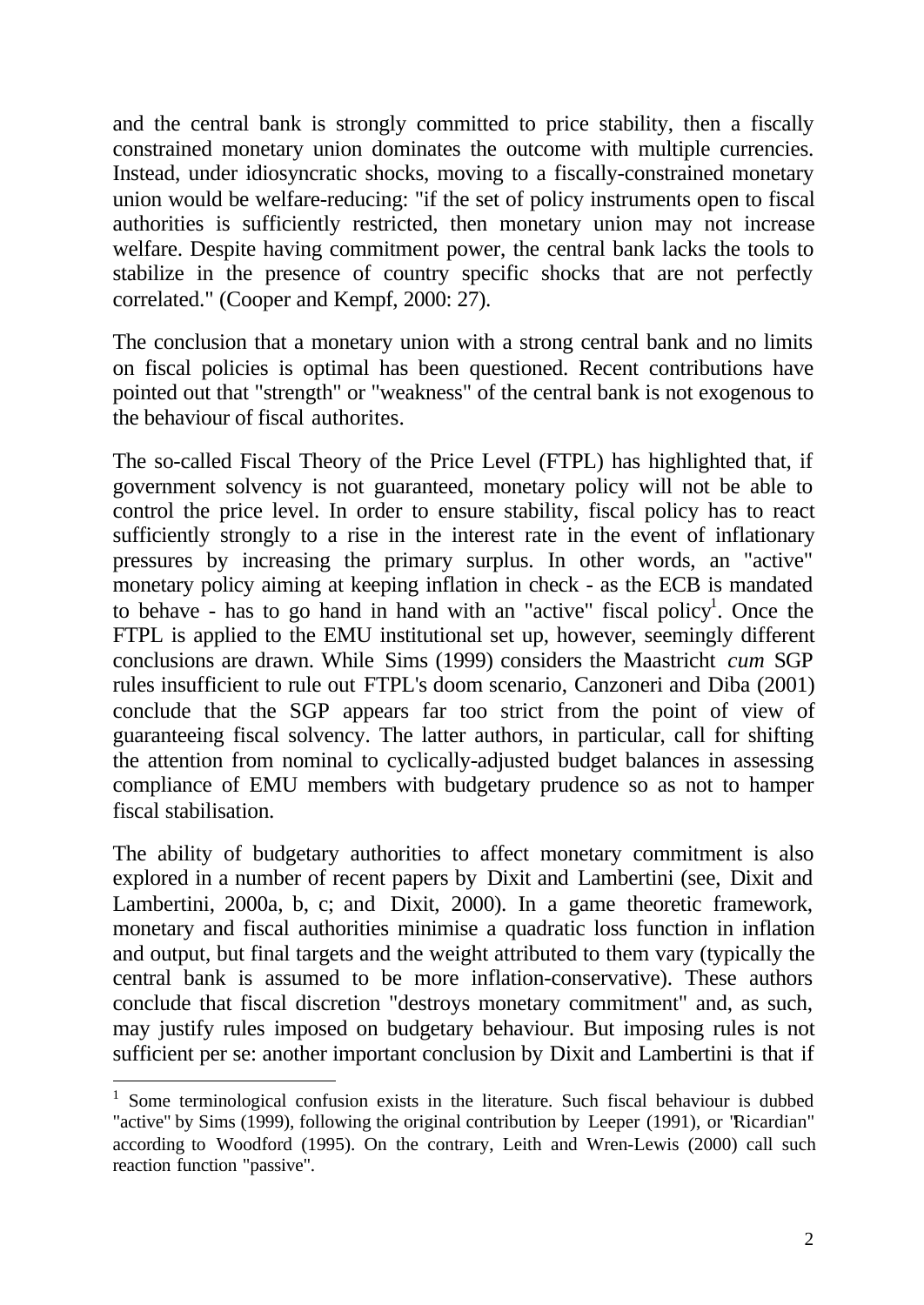final targets differ (e.g. the central bank is an inflation hawk and the fiscal authority aims at pushing output beyond its natural level), a race between monetary and fiscal policy would lead the equilibrium levels of output and inflation far away form the preferred choices. Hence, agreement on the final targets between monetary and fiscal authorities is paramount to lead to a Nash equilibrium which is close to the authorities preferred choices.

The importance of the difference in objectives of monetary and fiscal authorities is also stressed by Demertzis et al. (1999) and Hughes Hallett and Viegi (2000) who find that, if the two authorities pursue their separate goals independently, a conflict arises. From a political economy viewpoint, the authors point out that the establishment of a conservative central bank - strongly biased in favour of price stability - may increase the chances of left-of-centre governments - mainly output-concerned - being elected. This divergence of preferences would heighten the monetary and fiscal conflicts and, by the same token, increase the gains from coordination.

Quite unrelated to this theoretical developments, an empirical literature has addressed in recent years the issue of how monetary and fiscal authorities "actually" behave.

In a seminal paper, Jacques Mélitz uses pooled data for 19 OECD countries, including 14 EU members (except Luxembourg) over the period 1960 until 1995 (Mélitz, 1997). He finds that monetary and fiscal policy tend to move in opposite directions. In his definition, the two policies are "strategic substitutes": looser fiscal policy promotes tighter monetary policy while tighter monetary policy triggers an expansionary fiscal policy. In other words, the "Sargent and Wallace" scenario of a sustained fiscal boost eventually triggering a monetary relaxation does not find confirmation in the data. As the author points out in a more recent paper, "(t)his negative interaction should be interpreted as saying that tightening (easing) of one instrument means less tightening (easing) of the other. Both instruments may still concurrently be tight (or easy, as the case may be)." (Mélitz, 2000:16).

Evidence of strategic substitutability is also found in Wyplosz (1999): the central bank raises the interest rate when the deficit increases. In other words, "(b)oth (authorities) attempt to keep inflation in check and to conduct countercyclical policies, but each does less when the other moves in the same direction" (Wyplosz, 1999:43). The result that fiscal policy tends to relax when monetary conditions become tighter is confirmed by von Hagen et al. (2000) for a panel of 20 OECD countries from 1973 to 1989. These authors, however, find that monetary conditions react positively to a tighter fiscal policy, that implies that the reaction of monetary policy to fiscal policy has the opposite sign from the reaction of fiscal policy to monetary policy.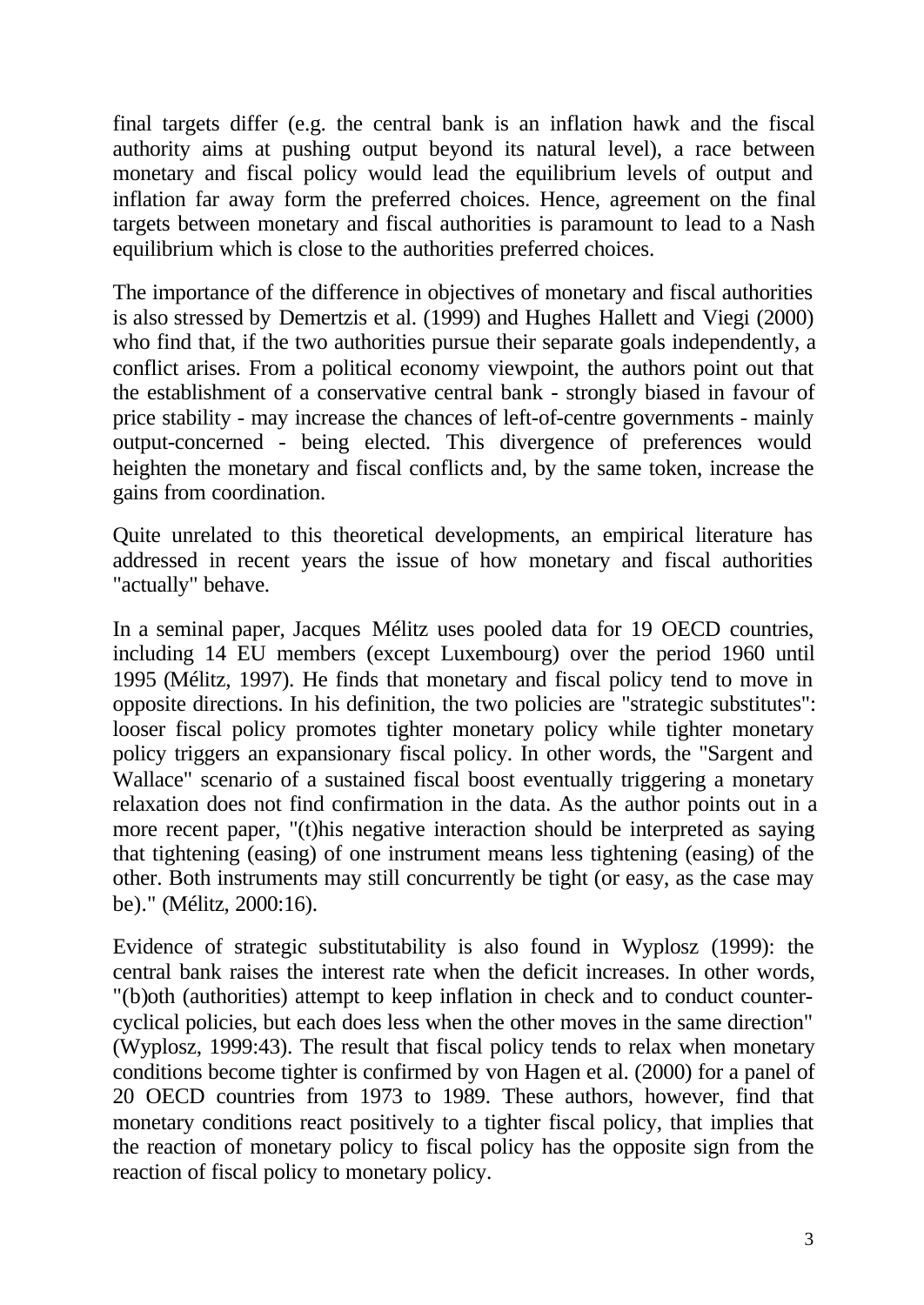To what extent, the EMU project has influenced the reaction function of monetary and fiscal authorities? Von Hagen et al. (2000), find evidence of a "Maastricht effect" in the 1990s in the EU: "on average in the EMU member states, fiscal policy in the 1990s was less reactive to cyclical fluctuations of output and changes in monetary policy than it was in earlier times" (von Hagen et al., 2000: 58). A recent report by the European Commission (2000), argues that monetary policy has, on average, loosened since the beginning of the 1990s (albeit starting from a very tight position), thereby supporting the budgetary retrenchment by EU countries to meet the Maastricht criteria for joining  $EMU<sup>2</sup>$ . Hence, in Mélitz' definition, monetary and fiscal policies have been strategic substitutes in the last decade in most  $\mathrm{EU}$  countries<sup>3</sup>.

The theoretical literature reviewed above looks at the rationale for budgetary constraints but rarely embodies explicitly EMU and SGP-relevant rules in budgetary behaviour. While a number of studies<sup>4</sup> encompass a cost of "fiscal policy activism", to our knowledge, no paper encompasses the 3% *cum* "closeto-balance" rule of the SGP which would ensure budgetary prudence while leaving room for manoeuvre for fiscal stabilisation. The empirical literature, while providing interesting insights, lacks theoretical foundations and, as such, is of limited usefulness in understanding the reaction function of monetary and fiscal authorities and, especially, in anticipating the type of interactions which will prevail in EMU. As we argue below, strategic substitutability and complementarity between the two policies - and its interpretation in terms of "conflict" or "cooperation" - depend crucially on the typology of shocks hitting the economy and on the objective functions of monetary and fiscal authorities.

Our paper provides a simple analytical setting for assessing the interactions of monetary and fiscal authorities when the latter are subject to upper limits on the budget deficit. A particular emphasis is put on the design of stabilisation policies.

The structure of the paper is as follows. In section 2 we outline a simple model of monetary and fiscal behaviour capturing some of the main features of the

<sup>&</sup>lt;sup>2</sup> One should, however, make a distinction between "level" and "direction" of the monetary stance. While monetary policy loosened over the retrenchment period, it remained basically cautious as confirmed by looking at the difference between actual and "Taylor" interest rates. See OECD (1999).

 $3$  However, this is not true for all countries. As shown in European Commission (1999), tighter monetary policy has gone hand in hand with tight fiscal policy in Italy. This complementarity between the two policies is probably explained by the "double convergence" - on budget deficit and inflation - that Italy had to accomplish to meet the Maastricht requirements.

 $4$  See, e.g. Aarle et al. (2000), Bennett and Loayza (2000) and Leitmo (2000).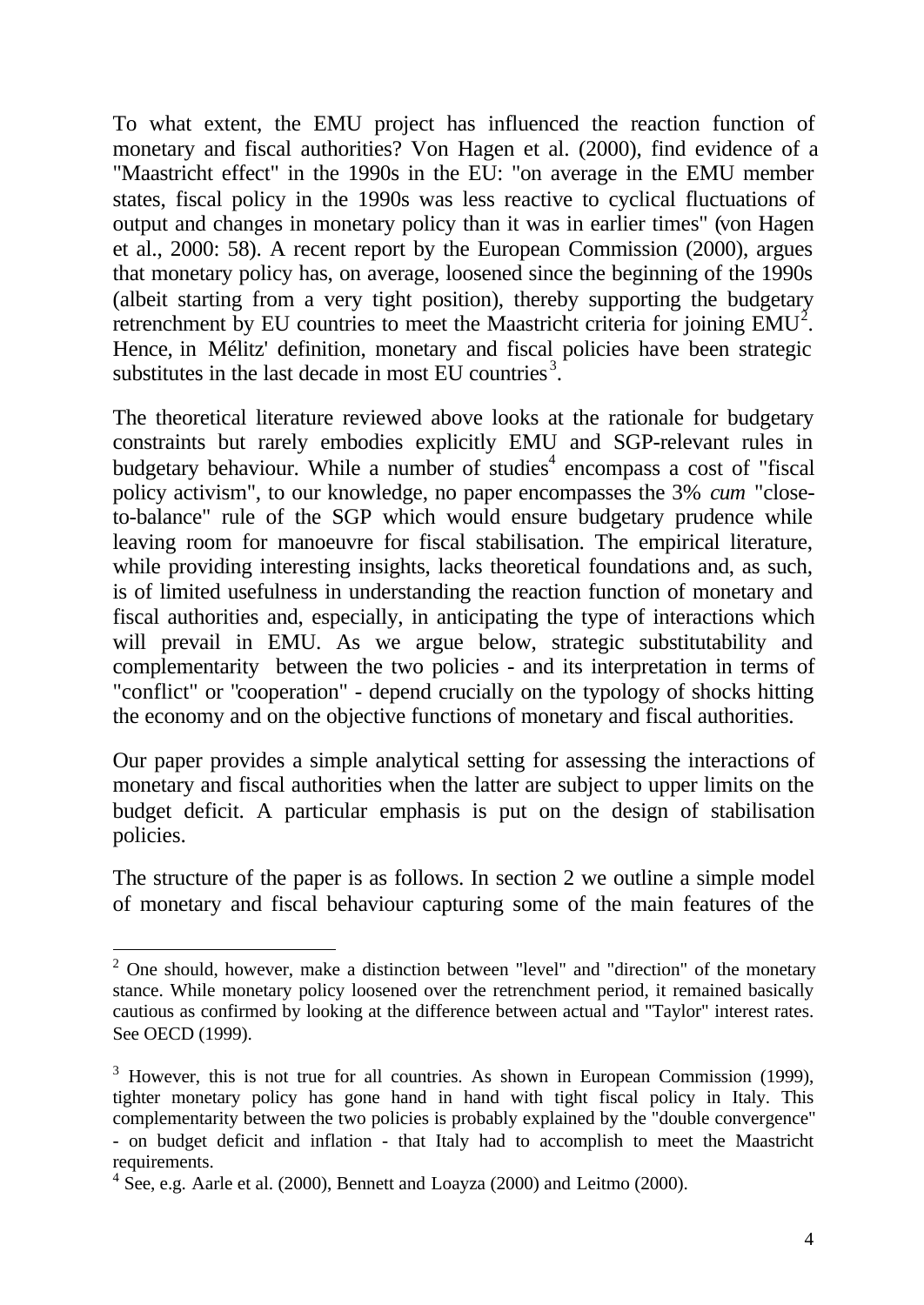Maastricht institutional fra mework. The solution of the game between monetary and fiscal authorities under non-cooperation and cooperation is provided in sections 3 and 4, respectively. Section 5 presents some numerical simulations with the Commission Services' QUEST model on the quantitative relevance of the theoretical findings. Section 6 provides a summing up of the main results and discusses some policy implications.

## **2. A simple model of monetary and fiscal policy interactions**

The Maastricht Treaty and secondary legislation provide a clear assignment of objectives to monetary and fiscal authorities in EMU.

The primary task of the ECB is to maintain price stability. In order to achieve price stability, the single monetary authority is entrusted with both "goal" and "instrument" independence. To the extent that price stability is not jeopardised, the ECB is called upon to support the general economic policies in the Community.

The SGP is the backbone of fiscal policy in EMU. The Pact can be seen as strengthening the procedures introduced by the Maastricht Treaty, at least in relation to the deficit criterion. Its objective is to ensure that fiscal prudence - as embodied in the Treaty fiscal criteria - applies not only in the run up to the single currency, but becomes a permanent feature of the EMU. It demands that the countries of the European Union (EU) aim for "medium-term objectives of budgetary positions close to balance or in surplus". This objective is believed to ensure budgetary discipline whilst preserving a sufficient room for manoeuvre for fiscal stabilisation without infringing the 3% of GDP deficit ceiling.

The model outlined below aims at capturing in simplified fashion some the main features of the Maastricht monetary and fiscal architecture, namely the objectives of price stability and fiscal prudence.

The model encompasses a demand-(IS) equation and a supply-(Phillips curve) equation of standard type determining the value of the output gap, *G,* and inflation, *p* :

(1)  $G^D = f_1 d - f_2 (i - p^e) + e_1$ 

$$
(2) \tGS = w(p - pe) + e2
$$

where  $d$  is the budget deficit,  $i$  is the nominal interest rate,  $e_i$  is a demand shock and  $e_2$  is a supply shock. The superscript  $e^i$  indicates expected variables. The rest of the world is omitted. The coefficient *w* in (2) can be interpreted as the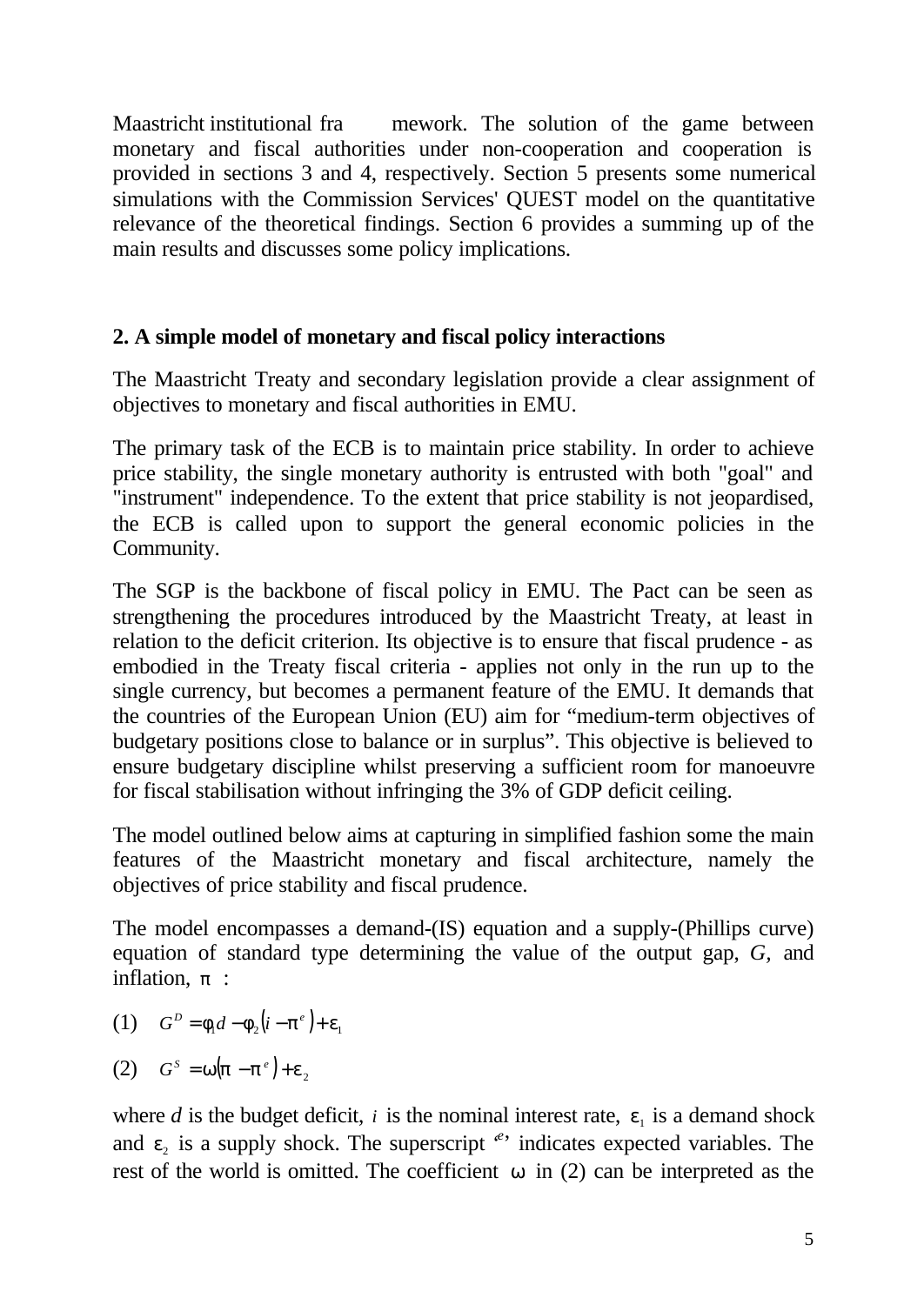degree of labour market flexibility: a high *w* implies that an inflation surprise, by lowering real wages, entails a strong rise in supply; on the contrary, a low *w* implies that real wages are rigid and supply responds little to unexpected inflation.

The budget deficit is defined as follows:

$$
(3) \quad d = d_s - aG
$$

where  $d_s$  is the cyclically-adjusted balance and  $\alpha$  is the cyclical sensitivity of the budget<sup>5</sup>. The nominal deficit *d* should not exceed a deficit ceiling:  $d \le d$ .

By replacing (3) in (1) and solving for *G* and *p* , we obtain:

(4) 
$$
G = \frac{1}{1 + \mathbf{f}_1 \mathbf{a}} \left[ \mathbf{f}_1 d_s - \mathbf{f}_2 (i - \mathbf{p}^e) + \mathbf{e}_1 \right]
$$

(5) 
$$
\mathbf{p} = \frac{1}{\mathbf{w}(1+\mathbf{f}_1\mathbf{a})} (\mathbf{f}_1 d_s - \mathbf{f}_2 i + \mathbf{e}_1) - \frac{\mathbf{e}_2}{\mathbf{w}} + \left[ 1 + \frac{\mathbf{f}_2}{\mathbf{w}(1+\mathbf{f}_1\mathbf{a})} \right] \mathbf{p}^e
$$

The policy rules specify the setting of  $d_s$  by fiscal authorities and  $i$  by the central bank.

The instrument of fiscal authorities is the cyclically-adjusted budget balance. This formulation implies that, when interest rates move, there occurs an internal compensation between the interest burden and the primary balance. This specification of the fiscal policy rule simplifies considerably the algebra, but misses a potentially important channel of interaction between monetary and fiscal policy via the effect of monetary decisions on interest payments. This effect is quantitatively limited if the stock of public debt is low and/or its maturity is relatively long. It also implies that, in the jargon of the FTPL, that fiscal policy is "active", that is it reacts to a change in monetary policy.

Fiscal policy can be in an unconstrained or a constrained regime. In the first case, the fiscal authority chooses  $d_s$  to minimise the following loss function:

(6) 
$$
L(FP) = (d_s - d')^2 + q(G - G')^2
$$

<sup>&</sup>lt;sup>5</sup> Mainstream estimates indicate that the value of  $\alpha$  is around 0.5 for the EU and EMU as a whole. However, if varies between 0.3-0.4 for the Mediterranean countries to 0.8-0.9 for the Nordic countries; see, European Commission (2000) and van den Noord (2000). Other studies, however, find considerably lower values of the automatic stabilisers (between 0.1 and 0.2); see, Mélitz (2000).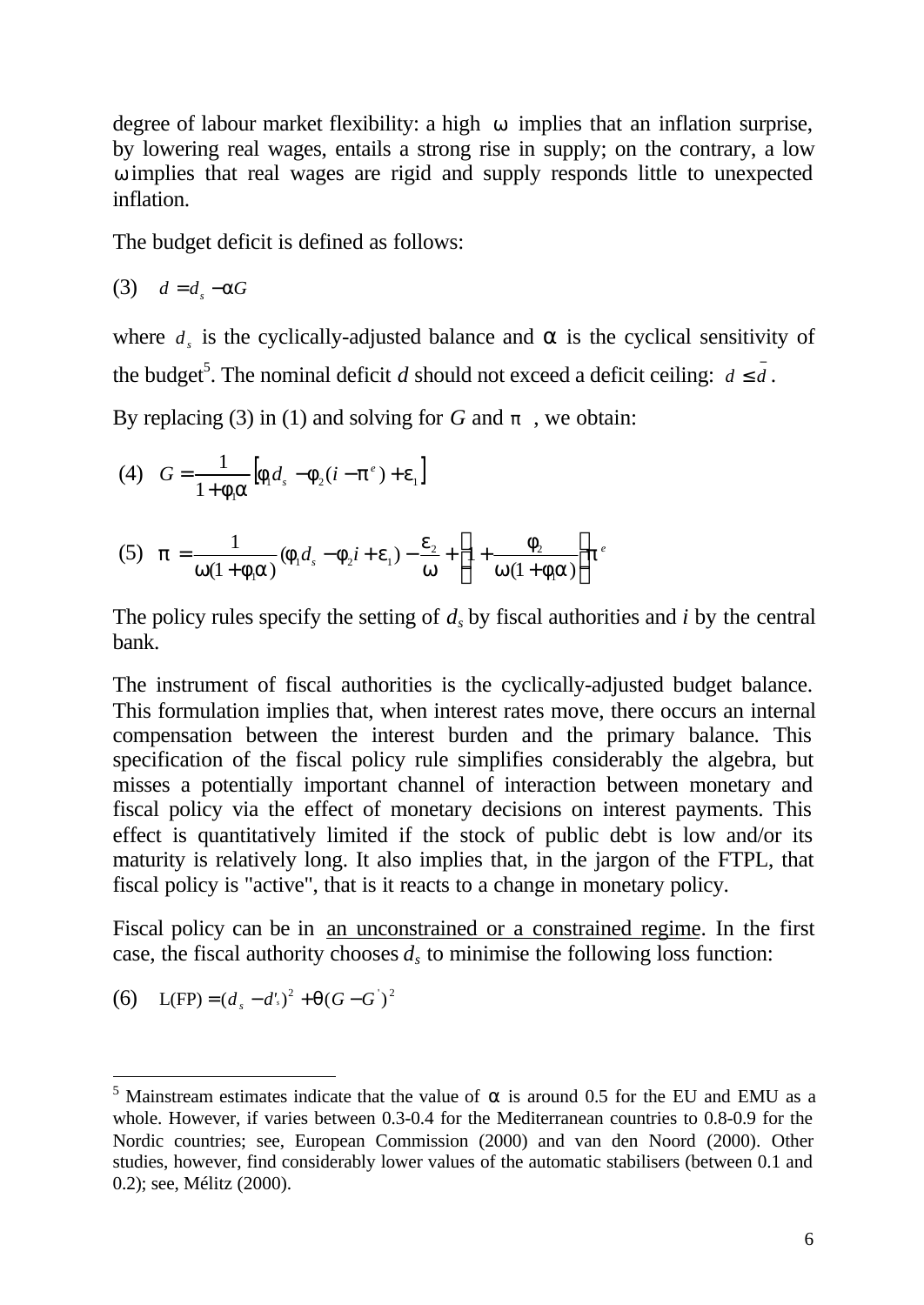Equation (6) indicates that the government cares about output and would like to deviate as little as possible from the medium term target *d'<sup>s</sup>* which is consistent with the "close to balance" rule of the SGP. In other words, fiscal authorities have a preferred output target, but policy activism to achieve it is costly.

A crucial choice concerns the preferred output gap: if the fiscal authority simply aims at stabilising the business cycle, *G'* will be equal to zero. A strict interpretation of the SGP provisions (see, e.g. Buti et al., 1998) would imply setting a sufficiently ambitious budgetary target and just let automatic stabilisers work. This implies *q* and *G'=*0. Instead, if the government aims a level of output higher than the natural level (i.e. an unemployment below the natural rate), *G'* is positive. This formulation seems to us more consistent with actual preferences and institutional arrangements than models in the Barro-Gordon tradition which attribute to the central bank the willingness to reduce unemployment rate below its natural level via surprise inflation<sup>6</sup>.

If, in the case of particularly severe shocks or too high medium term target, fiscal policy is constrained,  $d_s$  will change so as to satisfy  $d = \overline{d}$  for any value of *G*.

The basic assumption underlying this behaviour is that member countries treat the prospect of infringing the deficit ceiling as one to be strictly avoided. That is, we assume that the cost of risking the triggering of the sanctions procedure of the SGP is regarded by all countries as large. Those costs include not only the formal financial penalties envisaged in the sanctions procedure but also the costs that the market might inflict and the loss of reputation that could be involved. In Eichengreen and Wyplosz (1998)'s words, this implies that the 3% limit is going to be viewed as a "hard" ceiling. The experiences with the implementation of the Pact confirm such indication (see European Commission, 2000, and Buti and Martinot, 2000). As we do not consider situations where political horse trading may imply delaying or not implementing the sanctions, our analysis can be treated as a "full credibility" benchmark.

The monetary authority aims at maintaining price stability. It is also assumed that the central bank faces a cost in changing the interest rate. This is consistent with the assumption that, as supported by recent evidence, the central bank smoothes out the interest rate<sup>7</sup>. As a consequence, it minimises the following loss function:

 $6$  A positive output gap target in L(FP) may also reflect the shorter time horizon of the governments relative to that of the central bank.

 $\bar{7}$  For a summary of the evidence, see Clarida et al. (1999) and Favero and Rovelli (2000).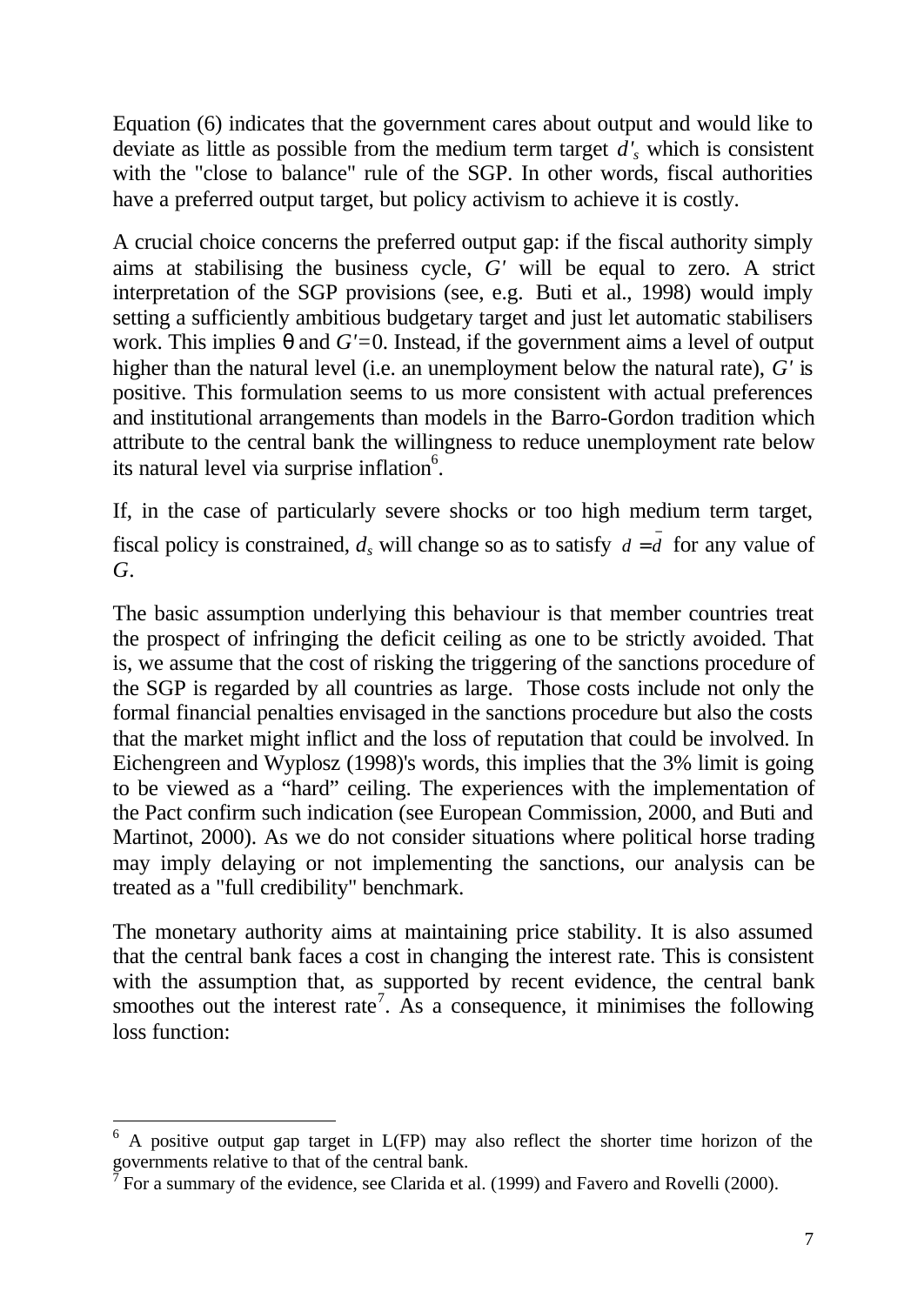#### $L(CB) = p^2 + b(i - i_o)^2$

where  $i<sub>o</sub>$  is the historical interest rate. In equation (7), without loss of generality, the inflation target has been set to zero.

The lack of an output stabilisation term in *L(CB)* simplifies the algebra but does not change qualitatively the results if we maintain that inflation stabilisation has a substantially higher weight than output stabilisation in the central bank preferences.

A justification for interest rate smoothing is that, in the case of conflict between inflation and output stabilisation, the central bank moves slowly towards the required interest rate level. In this case, the smoothing term in (7) can be seen partly as a way to take care of output stabilisation by the central bank<sup>8</sup>. It will be shown later that interest rate smoothing is crucial to maintain a role for fiscal stabilisation in the case of demand shocks.

Equation (7) attempts to capture an inherently dynamic behaviour such as interest rate smoothing within an a-temporal setting. Our formulation implies that, at each point in time, if the inflation rate is off target, the interest rate is changed to close the gap, but only partly. Hence, following a shock, the interest rate converges gradually towards a value that is consistent with the inflation target. What we are looking at below is a situation in which the adjustment has been completed and the interest rate has reached its equilibrium level. We show that this equilibrium level depends on the preferences of fiscal authorities. What we examine in the next sections is the reaction of monetary and fiscal variables to shocks starting from a position of long run equilibrium.

Given the demand and supply equations and the behavioural rules of fiscal and monetary authorities, the Nash and the cooperative solution are presented in sections 3 and 4, respectively.

## 3**. Nash equilibrium**

l

## *Unconstrained fiscal policy*

In the unconstrained regime, minimisation of (6) gives the following expression for *d<sup>s</sup>* :

<sup>&</sup>lt;sup>8</sup> A number of empirical analyses find that the weight of output stabilisation in the reaction function of central banks in Europe is very low. For recent estimates, see, von Hagen et al. (2000).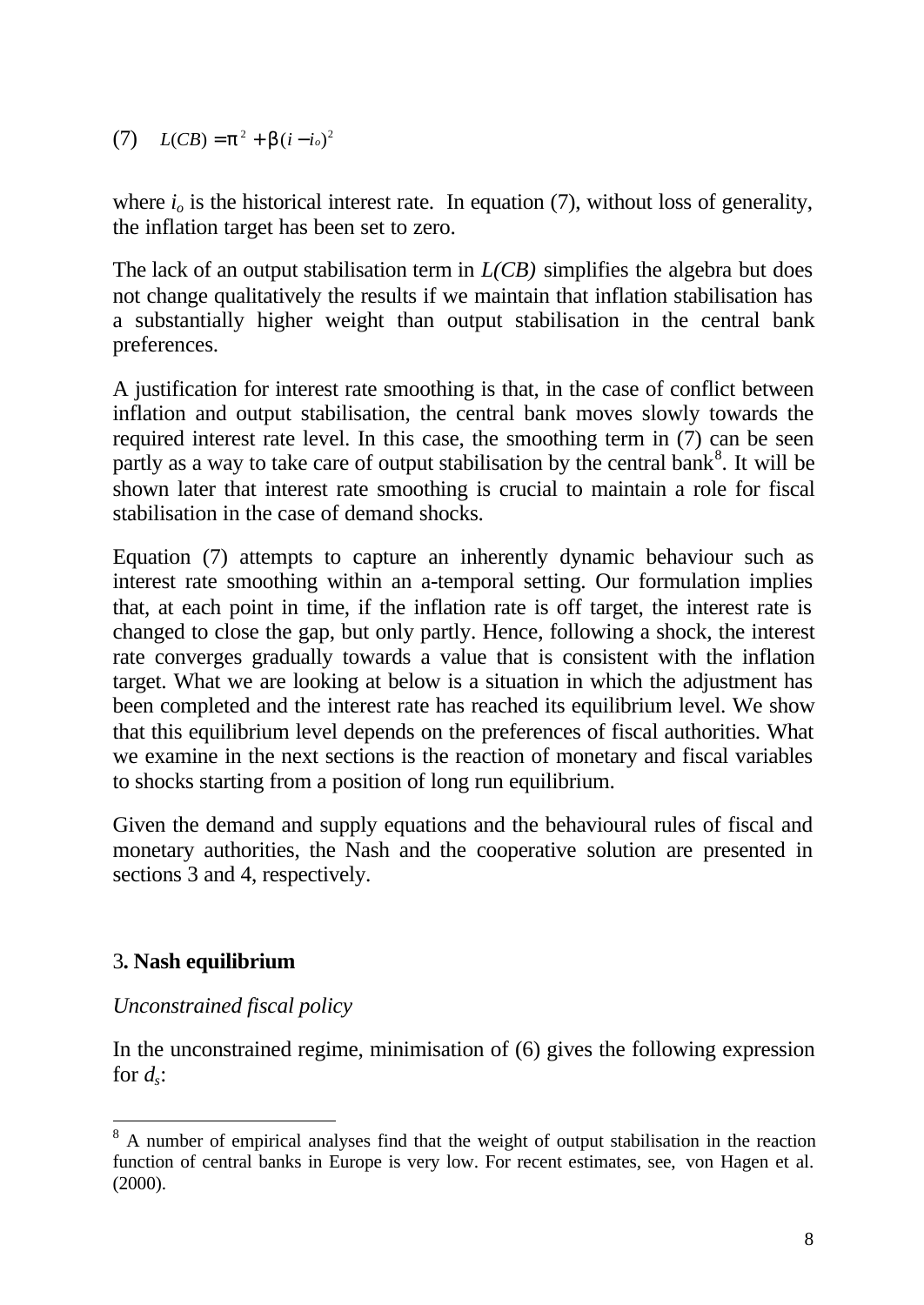(8) 
$$
d_s = \frac{(1 + \mathbf{f}_i \mathbf{a})[(1 + \mathbf{f}_i \mathbf{a})d_s + \mathbf{q}\mathbf{f}_1 G] + \mathbf{q}\mathbf{f}_1 [\mathbf{f}_2(i - \mathbf{p}^e) - \mathbf{e}_1]}{(1 + \mathbf{f}_i \mathbf{a})^2 + \mathbf{q}\mathbf{f}_1^2}
$$

The structural budget balance is raised when monetary policy tightens while it reacts negatively to a rise in expected inflation and to positive demand shocks.

Solving the central bank' minimisation problem gives the following expression of *i*:

(9) 
$$
i = \frac{i \cdot \mathbf{b} \cdot w^2 (1 + \mathbf{f}_1 \mathbf{a})^2 + \mathbf{f}_2 [\mathbf{f}_1 d_s + \mathbf{f}_2 \mathbf{p}^e + \mathbf{e}_1 - (1 + \mathbf{f}_1 \mathbf{a}) \mathbf{e}_2]}{\mathbf{b} \cdot w^2 (1 + \mathbf{f}_1 \mathbf{a})^2 + \mathbf{f}_2^2}
$$

An expansionary fiscal policy leads to monetary tightening. The interest rate is increased in the event of a positive demand shock and is reduced in the event of a positive supply shock.

The interplay between monetary and fiscal behaviour is illustrated in Graph 1 which pictures the reaction functions in the policy instruments space. Both reaction functions are positively sloped. The slope of fiscal authorities' reaction function (FP) is higher than that of monetary authorities  $(CB)^9$ .





 $9^9$  The expressions of the slope of FP and CB are, respectively:

$$
\frac{(1+f_1a)^2+qf_1^2}{qf_1f_2}
$$
 and 
$$
\frac{f_1f_2}{bw^2(1+f_1a)^2+f_2^2}
$$

The difference between the two slopes is always positive. This implies that an expansionary fiscal policy coupled with a restrictive monetary policy results in a higher budget deficit and a higher interest rate (instead of the opposite, as would be the case if CB were steeper than FP).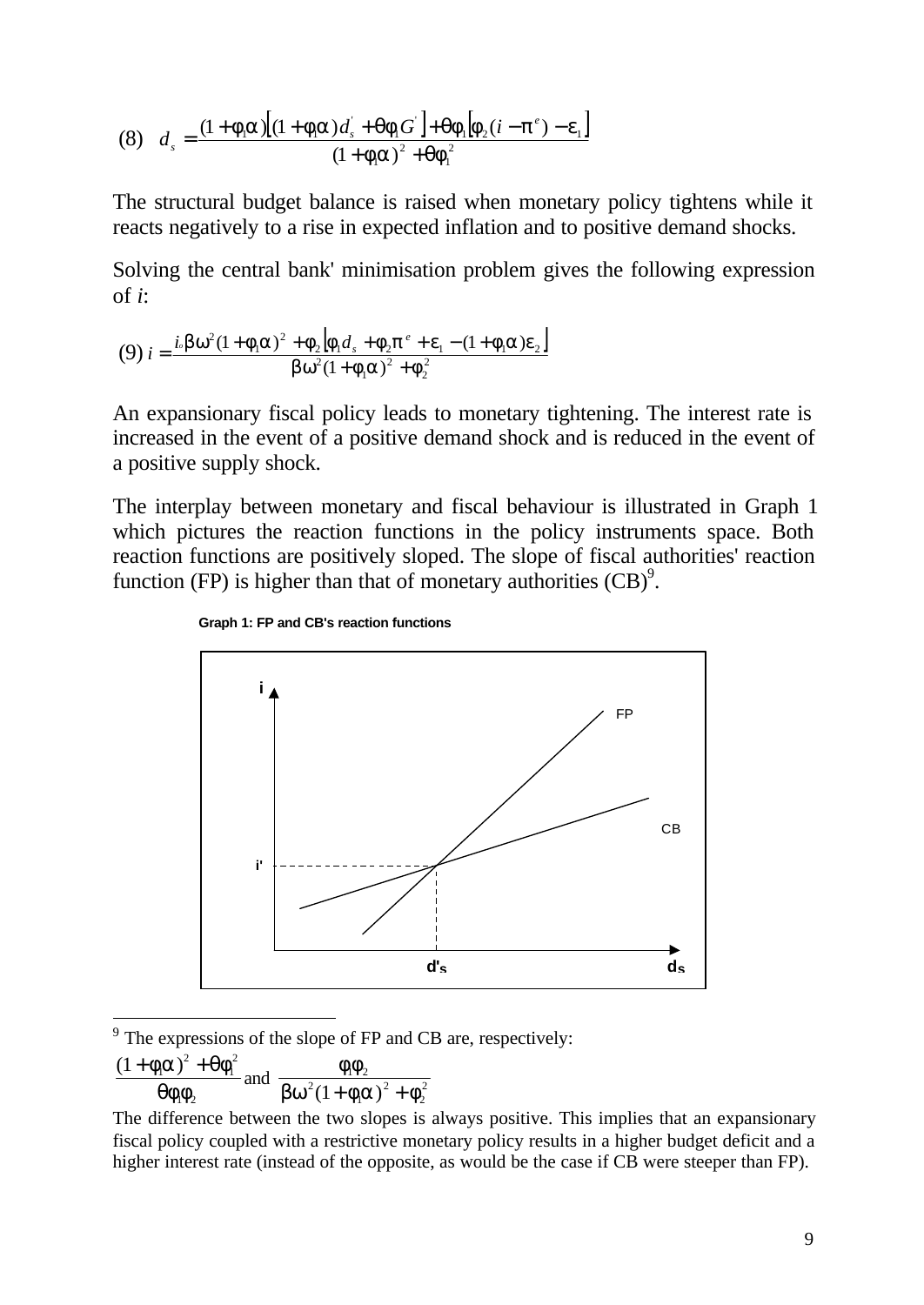The Nash equilibrium is determined by the intersection of the two reaction functions.

Since the central bank does not pursue an output objective, it does not face a dilemma between output and inflation. Hence, in equilibrium, it can always meet its inflation target provided that it sets the appropriate interest rate. The equilibrium interest rate, *i',* is obtained from equation (8), under the assumption of no shocks and  $p^e = p = 0$ :

$$
(10) \qquad i' = \frac{\mathbf{f}_1}{\mathbf{f}_2} \left( d_s + \frac{\mathbf{q} \mathbf{f}_1 G^{\dagger}}{1 + \mathbf{f}_1 \mathbf{a}} \right)
$$

l

where the term in brackets is the level of the budget balance prevailing in equilibrium. In absence of shocks, the central bank meets the inflation target while there exists a "deficit bias" if *G*'>0. The intuition for this result is similar to that of the classic Barro-Gordon inflation bias for monetary policy: fiscal authorities keep stimulating demand in the attempt to push output beyond its natural level until the cost of further increasing the deficit brings it too far from target. Clearly, a Maastricht-type ceiling reduces the equilibrium budget deficit via a lower structural target  $(d')$ . It is easy to show that, if the budget deficit does not enter FP, the system is unstable as the government keeps stimulating the economy (while being always frustrated in equilibrium). From this perspective, the SGP helps anchoring the system and prevent a "passive" fiscal policy from bringing about the FTPL insolvency scenario<sup>10</sup>.

The authorities' reaction functions shift in response to shocks. In the case of a negative demand shock (such as a fall in private consumption), FP moves to the right and CB shifts down. The new equilibrium is a lower interest rate while the change in the budget deficit is ambiguous. However, under normal values of the parameters, one may expect a rise in the budget deficit. In the case of a supply shock (such as an oil price rise), monetary and fiscal policies move in the opposite direction: the interest rate goes up to keep inflation under control and, as a response, the budget deficit expands to prop up output. The new equilibrium is characterised by a higher interest rate and a higher budget deficit. Hence, the likelihood of the budget deficit exceeding the target and shifting fiscal policy into the constrained regime is higher under supply shocks.

 $10$  In equilibrium, the model does not feature an inflation bias because the monetary stance, in spite of interest rate smoothing, will be sufficiently tight to prevent the expansionary fiscal policy from endangering the inflation target. However, if e.g., there is a change in government preferences, during the path towards the new equilibrium interest rate, inflation can deviate from target.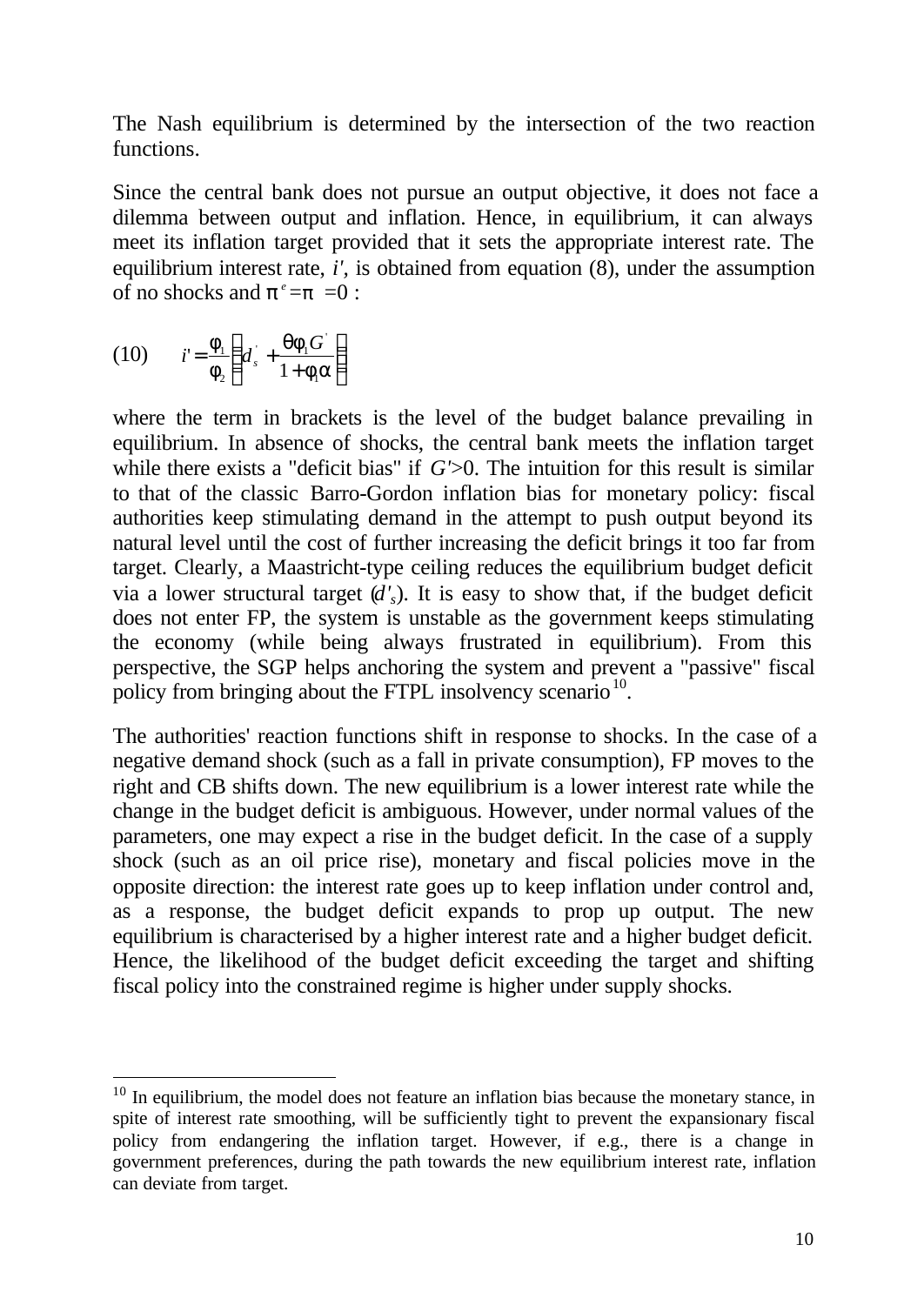In order to obtain the expression of the output gap and inflation in the event of demand and supply shocks, we cross substitute from (8) and (9) and, after replacing *i'* from (10), we plug solution for  $d_s$  and *i* in (4) and (5). Under rational expectations, we obtain:

(11) 
$$
G = \frac{bw^2(1 + f_1a)e_1 + f_2^2e_2}{f_2^2 + bw^2[(1 + f_1a)^2 + qf_1^2]}
$$

l

(12) 
$$
p = \frac{bw\{(1 + f_1a)e_1 - [(1 + f_1a)^2 + qf_1^2]e_2\}}{f_2^2 + bw^2[(1 + f_1a)^2 + qf_1^2]}
$$

Equations (11) and (12) show the fundamental role played by interest rate smoothing. If, contrary to the assumption above, *b* is set equal to zero, all demand-side parameters disappear from the solution. This implies that the central bank can offset perfectly any demand shock. The intuition is straightforward: as the output gap and inflation move in the same direction, the central bank faces no dilemma and, via a sufficiently strong response of interest rates, is able to close the output gap and preserve at the same time its inflation target. If *b* is positive, the central bank faces a cost in changing the interest rate. Hence, demand shocks are not fully smoothed and fiscal stabilisation comes back into play. Under **, supply shocks feed through unsmoothed while the** inflation target is always met $^{11}$ .

The impact of structural parameters and policy preferences on the output gap and inflation are summarised in table 1.

The sign of the partial derivatives are as expected. In particular, a high degree of interest rate smoothing - implying a low response of monetary policy to shocks is destabilising in the case of demand shocks while it is output-stabilising and inflation-destabilising in the case of supply shocks. A high preference for output stabilisation by fiscal authorities helps stabilising output and inflation in the event of demand shocks, but is inflation-destabilising in the case of supply shocks.

 $11$  If *G* appears explicitly in CB's loss function, demand shocks are still fully offset. However, supply shocks will imply a deviation of inflation and output gap from the target values reflecting the conflicting objectives of price and income stabilisation. See, Artis and Buti  $(2000b)$ .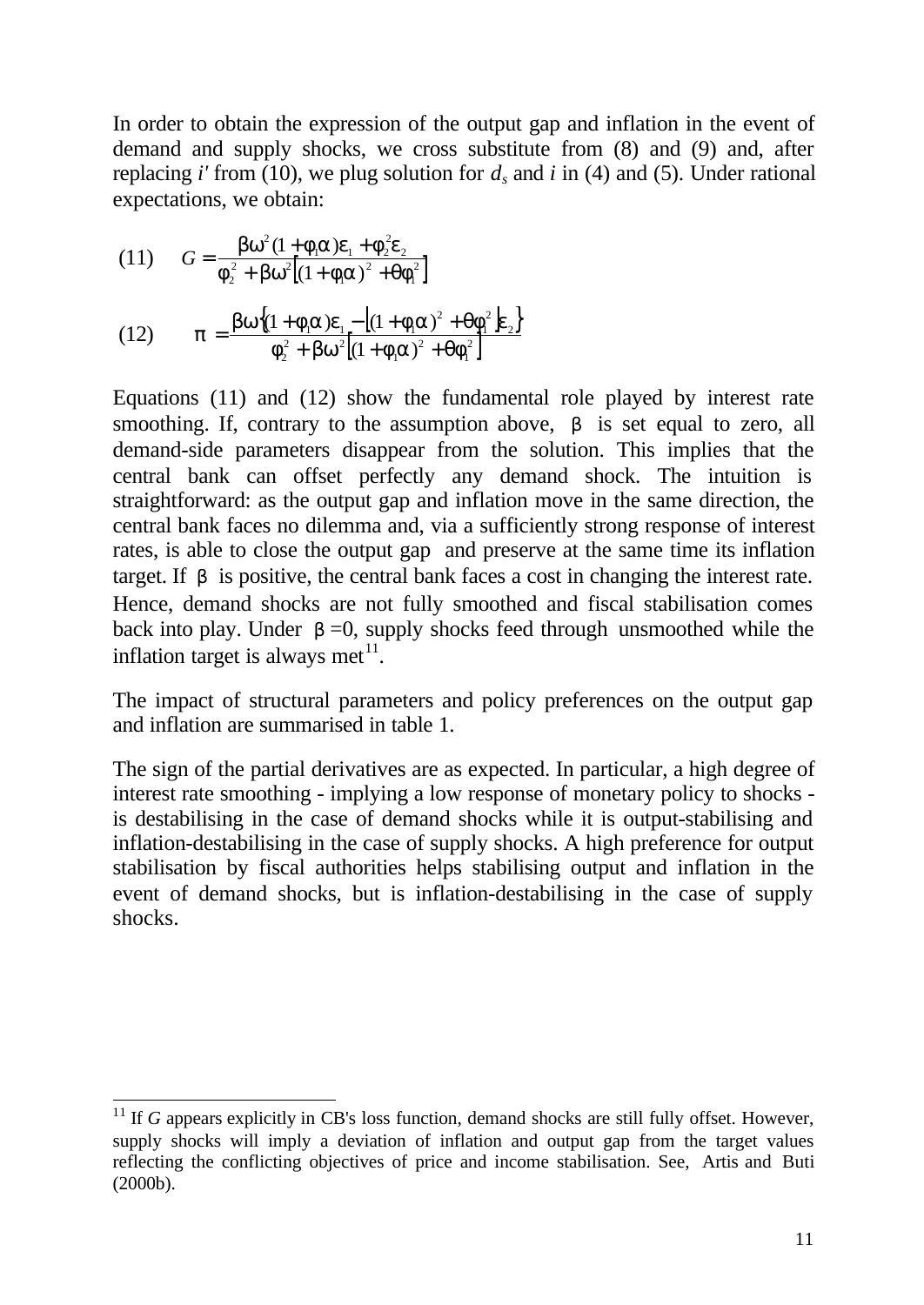|                                  |                  | $\boldsymbol{f}_{\!\scriptscriptstyle 1}$ | $\boldsymbol{f}_{\!\scriptscriptstyle 2}$ | $\boldsymbol{a}$ | $\boldsymbol{q}$ | $\bm{b}$         |
|----------------------------------|------------------|-------------------------------------------|-------------------------------------------|------------------|------------------|------------------|
| $\pmb{e}_{\scriptscriptstyle 1}$ | ${\bf G}$        | $+/-$                                     |                                           | $+/-$            |                  |                  |
|                                  | $\boldsymbol{p}$ | $+/-$                                     |                                           | $+/-$            |                  | $\boldsymbol{+}$ |
| $\pmb{e}_2$                      | $\mathbf G$      |                                           |                                           |                  |                  |                  |
|                                  | $\boldsymbol{p}$ |                                           |                                           |                  |                  |                  |

**Table 1: Influence of policy parameters and preferences on G and** *p*

A positive (negative) sign indicates that a rise in the variable leads to an amplification (smoothening) of the shock.

As shown in the table, high automatic stabilisers (*a* ) and high effectiveness of fiscal policy  $(f_1)$  may not lead to overall higher stabilisation in the case of demand shocks. This seemingly counterintuitive result occurs if monetary policy is very effective. In such a case, the combination of a higher response by the budget deficit and a lower reaction by the interest rate (due to interest rate smoothing), may imply a lower overall degree of stabilisation. While theoretically interesting, under normal values of the parameters, higher budgetary stabilisers and a more effective fiscal policy can be expected to lead to higher output stabilisation.

The above results help highlight the preference of each authority for the behaviour of the other authority. This can be obtained by replacing the solution for the  $G$ ,  $p$ ,  $d_s$  and  $i$  in the FP and CB loss functions (equation (6) and (7), respectively) and cross differentiating for the monetary and fiscal parameters. While the algebra is messy, the conclusions are fairly straightforward.

The central bank would like to see higher fiscal stabilisation in the event of demand shocks because that will allow to achieve lower deviations of inflation from target for given changes in the interest rate (or, conversely, attain the same degree of inflation stabilisation with a smaller variation of the interest rate from its equilibrium level). On the contrary, monetary authorities would prefer lower fiscal stabilisation in the event of supply shocks because that will result in lower changes in inflation and interest rates. The preference of fiscal authorities on monetary behaviour depends on the assumptions on the target level of the output gap. If the government pursues "pure" output stabilisation (i.e. *G'*=0), it would like to see high monetary stabilisation in the case of demand shocks (that is high  $f_2$  and low  $b$ ) and low monetary stabilisation in the case of supply shocks.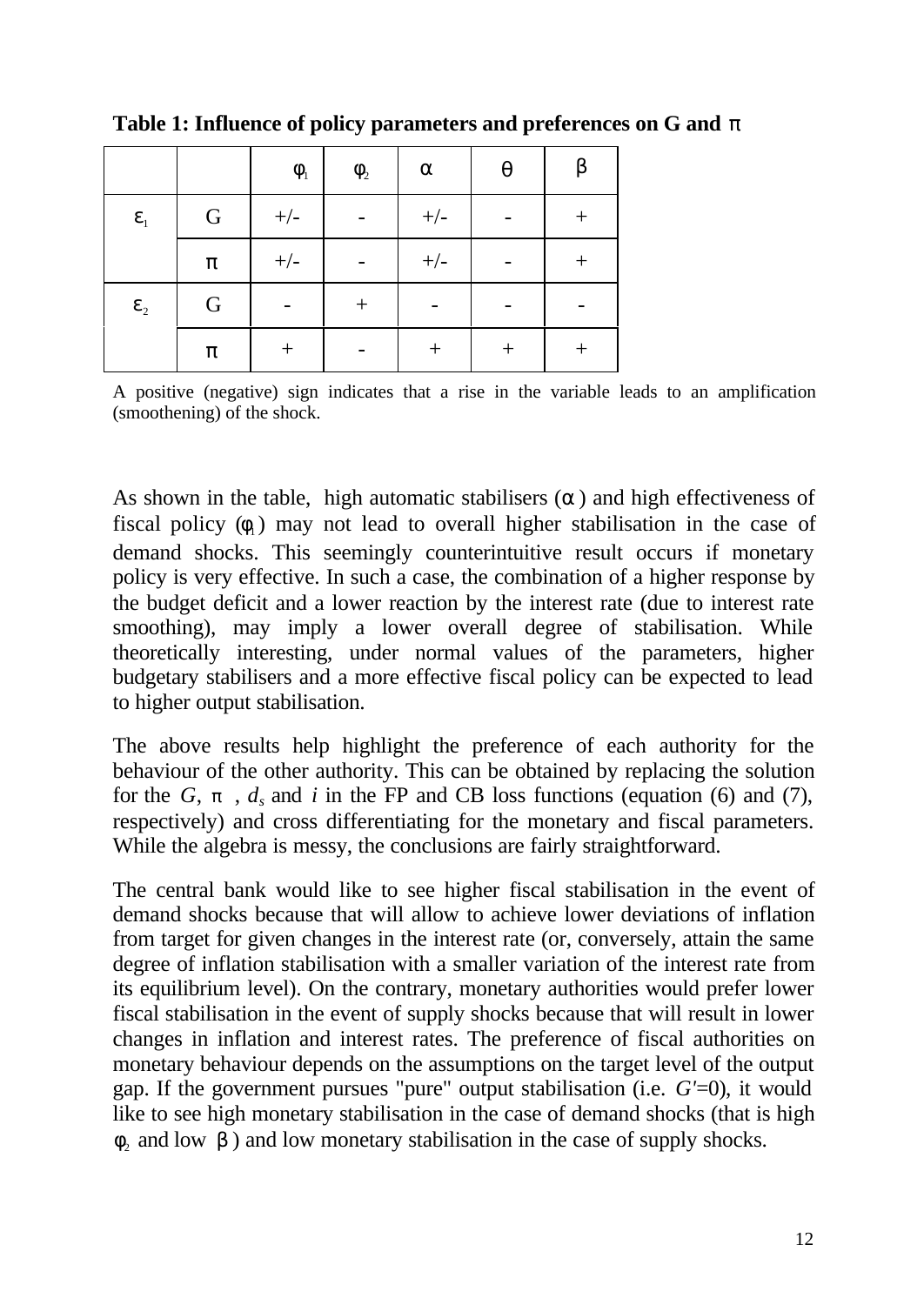Hence, each authority would like the other to do more in the case of demand shocks and less in the case of supply shocks.

The conclusions are less straightforward if the government aims at a positive output gap  $(G' > 0)$ . The above results apply in the case of negative shocks and large positive shocks. However, as highlighted in table 2, in the case of positive but small shocks, the government preference for monetary response is different. Let us consider first a positive demand shock bringing the output gap close to *G'.* In such a case, the government would benefit from a weak response by the central bank (occurring if the preference for interest rate smoothing, *b* , is large) because this will allow the output gap to remain in the neighbourhood of *G'*. In the case of a positive small supply shock shifting the output gap towards but still below *G'* , the fiscal authority would like to see a strong monetary response because higher inflation stabilisation will imply a further increase in the output gap (thereby bringing *G* closer to *G'*).

These result are relevant for the discussion of the cases of "fiscal dominance" and "monetary dominance" in section 4.

| <b>Shock</b>         | <b>Negative</b>  | Positive small   | Positive large       |
|----------------------|------------------|------------------|----------------------|
| $\boldsymbol{e}_1$   | small $\bm{b}$ , | large $\bm{b}$ , | small $\bm{b}$ ,     |
|                      | large $f_{2}$    | small $f2$       | large $f2$           |
| $\boldsymbol{e}_{2}$ | large $\bm{b}$ , | small $\bm{b}$ , | large $\mathbf{b}$ , |
|                      | small $f_{2}$    | large $f2$       | small $f2$           |

**Table 2 Preference of the fiscal authority for monetary reaction**

## *Constrained fiscal policy*

l

In the above analysis, we have assumed that the budget balance is sufficiently far from the deficit ceiling so as fiscal policy is unconstrained. However, if, following a severe negative shock, the nominal deficit hits the deficit ceiling, we shift to a fiscally-constrained regime<sup>12</sup>. In such a case, the fiscal reaction function simply becomes:

 $12$  Clearly, the likelihood of shifting to a constrained regime depends on the medium term deficit target of the fiscal authorities. If the latter are highly risk averse and want to avoid at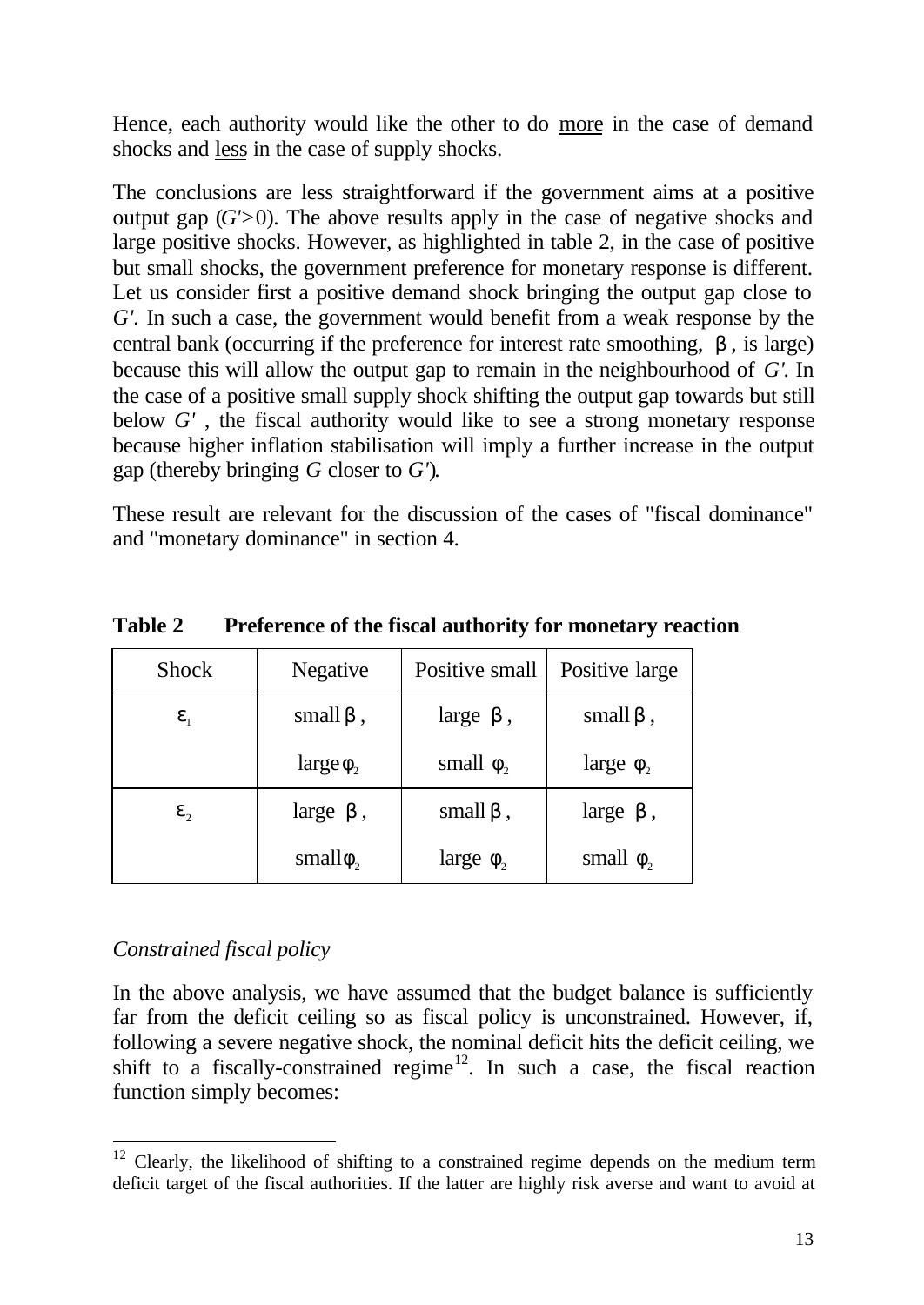(13)  $d = \overline{d} + aG$ 

This implies that the discretionary part of the budget moves to compensate for the effect of the automatic stabilisers and thus all fiscal stabilisation is forsaken. The reaction function of the fiscal authority is negatively sloped and, unlike the unconstrained regime, it shifts to the left in the case of a negative demand shock.

Under a constrained fiscal policy, the solution of *G* and *p* is the following:

(14) 
$$
G = \frac{bw^2e_1 + f_2^2e_2}{f_2^2 + bw^2}
$$

(15) 
$$
p = \frac{bw(e_1 - e_2)}{f_2^2 + bw^2}
$$

l

Compared to the unconstrained regime, we have lower output and inflation stabilisation in the event of demand shocks<sup>13</sup> and lower output stabilisation and higher inflation stabilisation in the event of supply shocks.

#### **4. Cooperative equilibrium**

In the cooperative solution the two policy instruments,  $d_s$  and  $i$ , are chosen so as to minimise the joint loss function of fiscal and monetary authorities :

(16) 
$$
L(FPCB) = \mathbf{h}[(d_s - d_s)^2 + \mathbf{q}(G - G^2)^2] + (1 - \mathbf{h})[\mathbf{p}^2 + \mathbf{b}(i - i)^2]
$$

where  $0 \leq h \leq 1$  gives the « bargaining power » of the two policy authorities : a large (small) *h* indicates a strong (weak) fiscal authority.

Given the cumbersome algebra, we illustrate the main results under simplifying assumptions on a number of parameters.

An important result is that, if fiscal policy pursues "pure" output stabilisation (i.e.  $G' = 0$ ), under no shocks the Nash and the cooperative equilibria are the same (namely  $G = p = 0$ ). However, if the government targets a positive output

all costs an 'excessive deficit', they may set a medium-term target which is able to withstand all shocks - regardless of their severity - without exceeding the deficit ceiling. This approach is behind the calculations of the so-called "minimal benchmarks" which, on the basis of past business cycle experience, allow a sufficient safety margin under the 3% of GDP deficit ceiling. See, European Commission (1999, 2000) and Artis and Buti (2000 a and b).

<sup>&</sup>lt;sup>13</sup> This holds under normal values of the parameters. See discussion above on the special case of a higher fiscal stabilisation resulting in an overall lower macroeconomic stabilisation.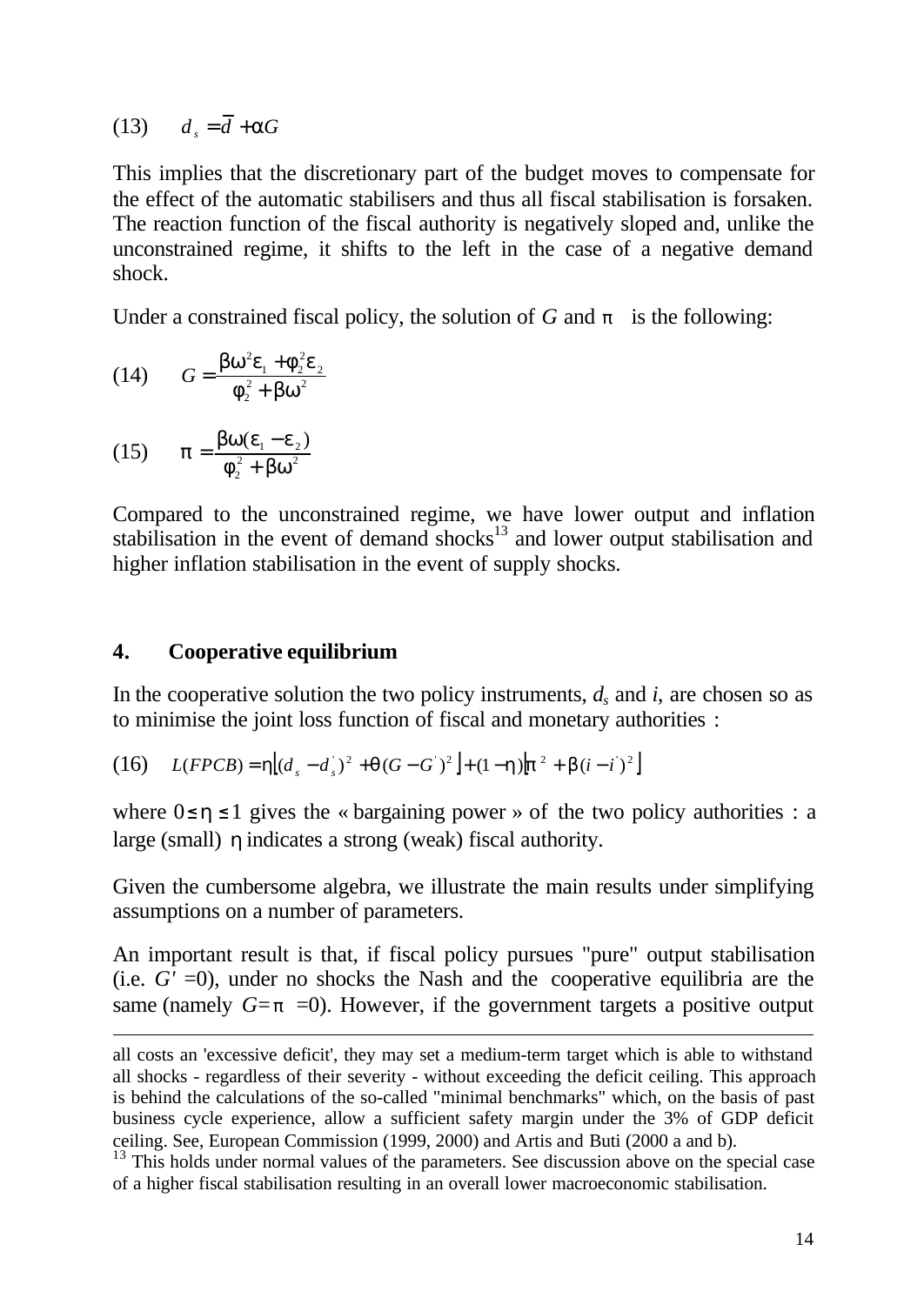gap  $(G' > 0)$ , the equilibrium solution is characterised by a « deficit bias » and an « inflation bias ». Under the assumption $f_1 = b = 0$ , the expression of the inflation bias is the following :

$$
(17) \quad p = \frac{G \text{ whq}}{F_2(1-h)}
$$

Clearly, the inflation bias is a positive function of the bargaining power of the fiscal authority and the output gap target. The reason is that, via the combined loss function, the central bank encompasses the fiscal policy target of a positive output gap. Therefore, as in the classic Barro-Gordon result, the central bank stimulates the economy until the (temporary) output gains would be compensated by the additional costs of a further rise in inflation (and, in the general case, by the cost of shifting the interest rate away from its equilibrium value).

In order to examine some of the mechanisms at work, it is useful to consider two extreme cases of cooperation: « fiscal dominance »  $(h=1)$  and « monetary dominance »  $(***h***=0)$ .

Under fiscal dominance, the government uses both policy instruments to minimise its own loss function. Since deviating from the output target is costly, it will set  $d_s$  equal to the deficit target<sup>14</sup> and use *i* for stabilisation purposes.

If the government pursues « pure » stabilisation  $(G' = 0)$ , in equilibrium the output gap is zero but, in absence of a nominal anchor, the inflation rate is undetermined. If the government pursues a positive output gap  $(G \ge 0)$ , it will keep lowering *i* in the attempt to push output beyond its natural level. Since *i* cannot be lowered below zero, from equation (1) we obtain :

(18) 
$$
\frac{f_1}{f_2}d_s - \frac{(1+f_1a)G^2}{f_2} + p^e + \frac{e_1}{f_2} = 0
$$

Hence, in « equilibrium », the inflation rate is the following :

(19) 
$$
p = -\frac{F_1}{F_2}d_s + \frac{(1 + F_1a)}{F_2}G
$$

l

Under monetary dominance, the interest rate is kept fixed at its equilibrium level and the budget deficit is used by the central bank to achieve the inflation target. If the central bank sets a sufficiently low fiscal target, fiscal policy will never be

 $14$  In fact, given the availability of the interest rate to stabilise output, the government can set  $d<sub>s</sub>$  at its « true » preference and not at the SGP-compatible level.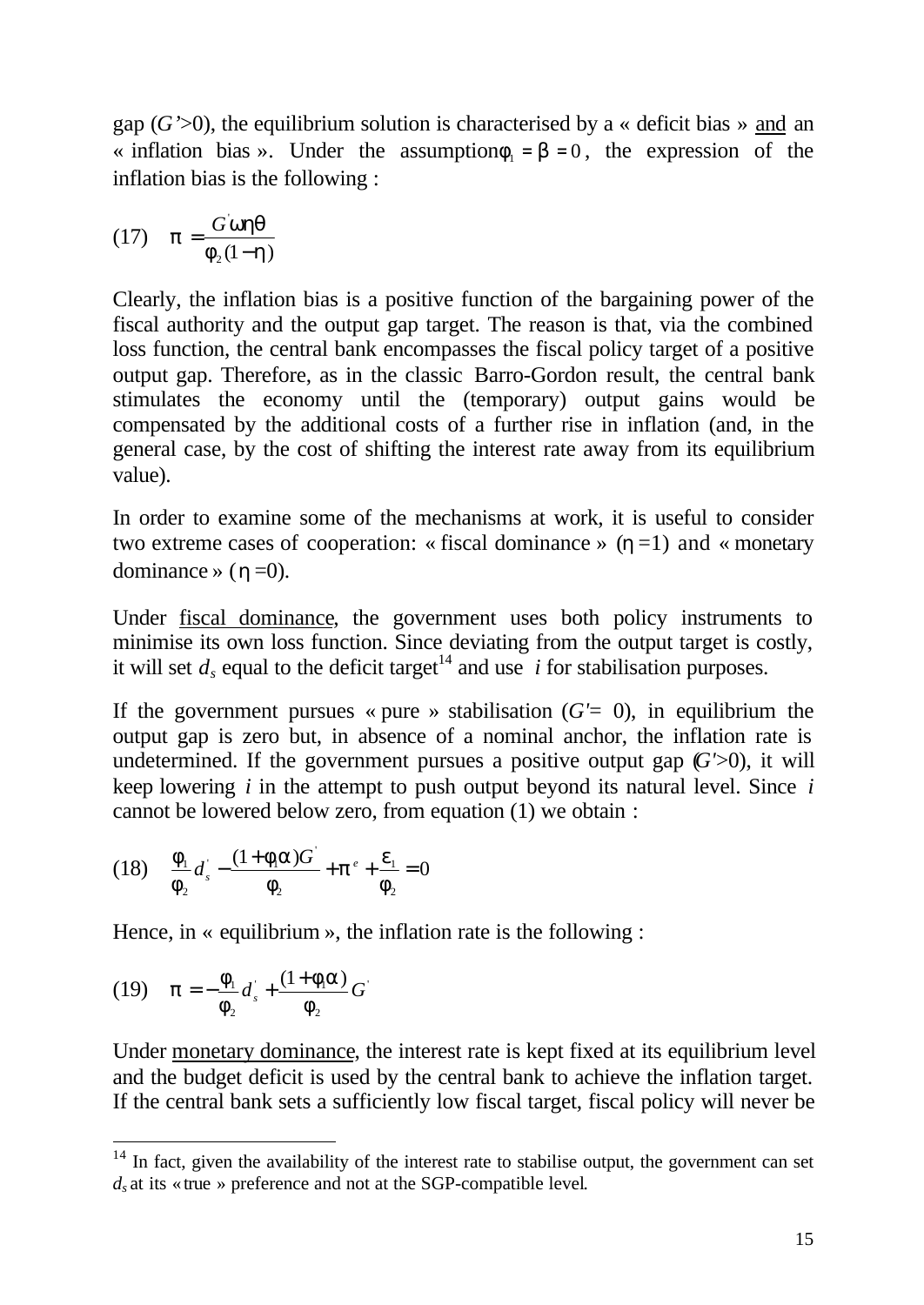constrained. Output and inflation will be stabilised perfectly under demand shocks while supply shocks will show up in an equivalent change in the output gap with no impact on inflation.

Table 3 summarises the main results of the analysis. Inflation and output under monetary dominance are identical to the Nash solution without interest rate smoothing ( $\mathbf{b} = 0$ ), with the difference that it is the fiscal instrument and not the interest rate that is used to stabilise inflation. In the case of demand shocks, monetary dominance and fiscal dominance provide more macroeconomic stabilisation than Nash. The reason is that, unlike the Nash solution, one policy instrument ( $i$  under fiscal dominance and  $d_s$  under monetary dominance) can be used freely to offset perfectly the shock.

|                  | Monetar          | Fiscal                                        | <b>Nash</b>                                                                                                                                                                                                                                                                                               | <b>Nash</b>        |
|------------------|------------------|-----------------------------------------------|-----------------------------------------------------------------------------------------------------------------------------------------------------------------------------------------------------------------------------------------------------------------------------------------------------------|--------------------|
|                  | dominan<br>ce    | dominan<br>ce<br>$(G = 0)$                    | $(b>0)$                                                                                                                                                                                                                                                                                                   | $(b=0)$            |
| G                | $\mathbf{e}_{2}$ | $\theta$                                      | $\frac{bw^2(1+f_1a)e_1+f_2^2e_2}{f_2^2+bw^2[(1+f_1a)^2+qf_1^2]}$                                                                                                                                                                                                                                          | $\boldsymbol{e}_2$ |
| $\boldsymbol{p}$ |                  | $\boldsymbol{e}_2$<br>$\boldsymbol{p}^e$<br>W | $\frac{\mathbf{b} \mathbf{w} \big\{ (1 + \mathbf{f}_i \mathbf{a}) \mathbf{e}_1 - \big[ (1 + \mathbf{f}_i \mathbf{a})^2 + \mathbf{q} \mathbf{f}_1^2 \big] \mathbf{e}_2 \big\}}{\mathbf{f}_2^2 + \mathbf{b} \mathbf{w}^2 \big[ (1 + \mathbf{f}_i \mathbf{a})^2 + \mathbf{q} \mathbf{f}_1^2 \big]} \Bigg  0$ |                    |

**Table 3 Output and inflation stabilisation under various regimes**

What conclusions can be drawn on the incentives of monetary and fiscal authorities to cooperate ?

Clearly, if the government aims at attaining a positive output gap, there is no incentive for an inflation-conservative central bank – as the ECB is mandated to be - to engage in cooperation because it would have to accept an inflation bias in equilibrium. Notice however that, in general, there is a trade-off between the inflation and the deficit bias because the use of the interest rate to stimulate demand would partly take the place of the rise in the deficit. To the extent that, under non-cooperation, a high deficit bias leads to a unsustainable accumulation of public debt, the central bank would face an unpalatable choice between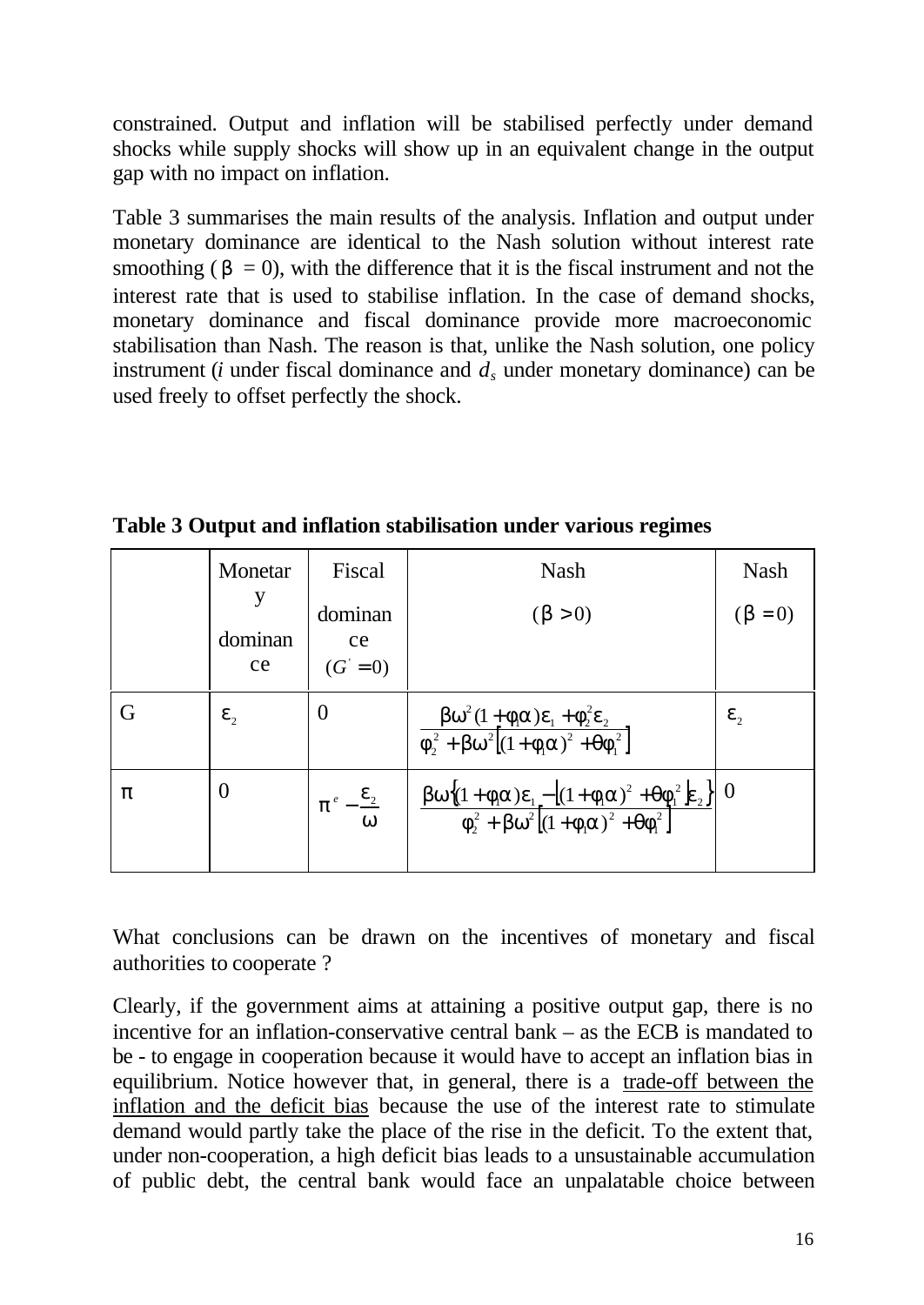higher inflation now (to reduce the deficit bias) and (debt monetisation and hence) higher inflation in the future.

If the government pursues « pure » cyclical smoothing, under no shocks, the Nash equilibrium and the cooperative equilibrium both imply  $G=0$  and  $p = 0$ . Hence, the incentives for cooperation depend on welfare gains and losses in response to shocks.

Under demand shocks, as both policies move in the same direction the gains from cooperation are ambiguous. This is illustrated in graph 2 which pictures the policy reactions to a negative demand shock. Both policies are restrictive and the new Nash equilibrium is E'. The Bliss points for the two authorities are indicated by  $B_{FP}$  and  $B_{CB}$ : ideally, as discussed before, each authority would prefer the whole stabilisation be borne by the other authority. The line between the two Bliss points is the contract coordination line. As shown in the graph, E' is very close to such line, indicating that any gain from coordination for both authorities, even if positive, is necessarily minor and could be even negative if the coordination process involves "transaction costs".

Graph 2 Negative demand shock



In the case of supply shocks, since under Nash the two policy instruments move in opposite directions, there are unambiguous gains from cooperation. This can be easily understood since, in the non-cooperative solution, part of the change in the interest rate occurs in order to offset the change in the opposite direction in the budget deficit. This additional change in the interest rate,  $\overline{K}$ , is given by :

(20) 
$$
K = -\frac{f_1^2 f_2 e_2}{(1 + f_1 a)\{f_2^2 + b w^2 \left[ (1 + f_1 a)^2 + q f_1^2 \right] \}}
$$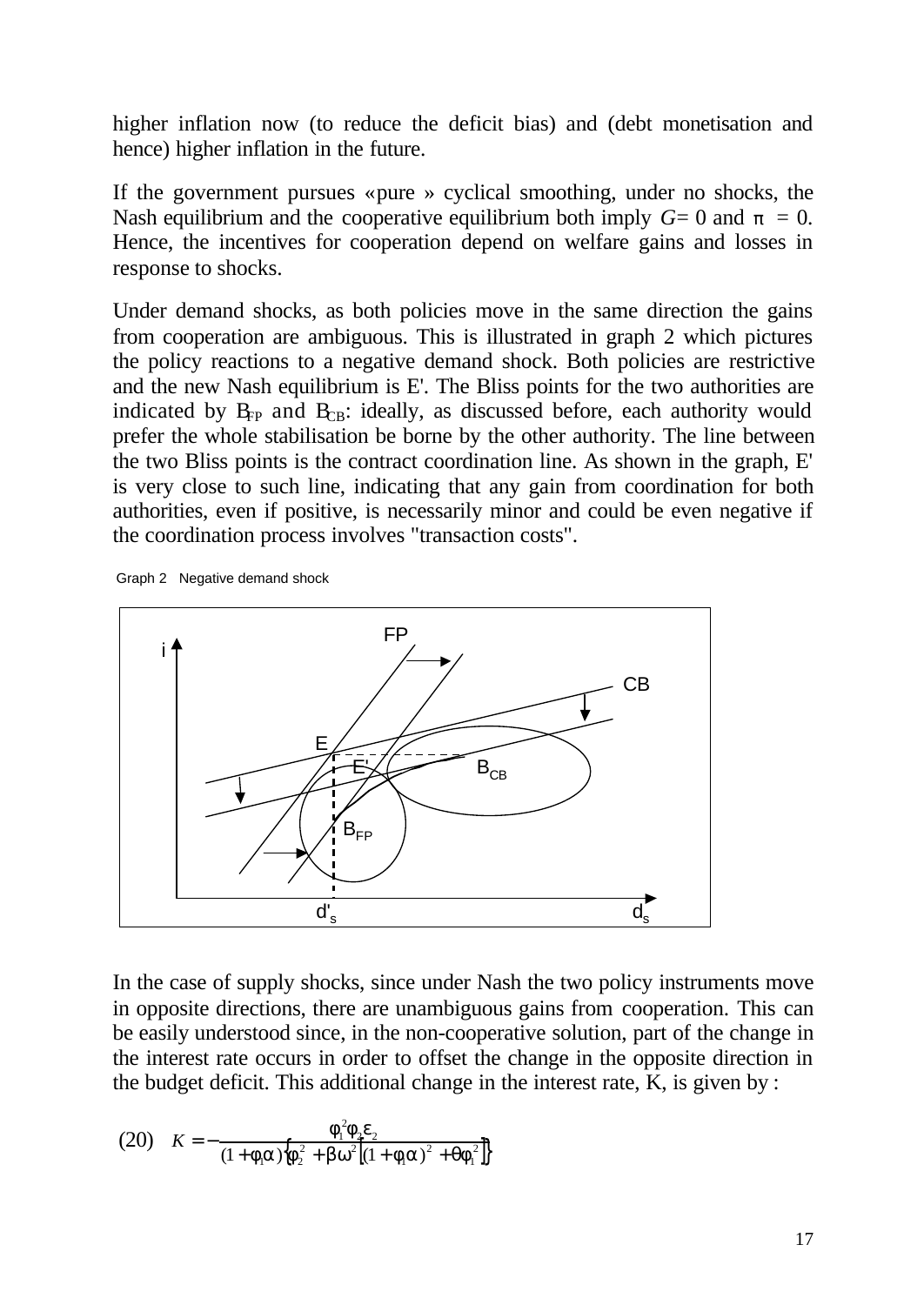This result is illustrated in Graph 3 which shows the policy reactions to a negative supply shock. Given the policy preferences of the central bank, the latter would like fiscal policy to turn restrictive to keep inflation under control. Conversely, the government would like to see no change in the interest rate so that all the shock will feed through into higher inflation<sup>15</sup>. Instead, under no cooperation, each authority moves in the opposite direction to that hoped for by the other authority. As shown in the graph, the degree of output and inflation stabilisation implied by non-cooperation could be achieved at lower values of both policy instruments<sup>16</sup>. Given interest rate smoothing in CB and the deficit target in FP, this implies a welfare gain for both authorities. Cooperation also implies a lower likelihood to shift in the fiscally-constrained regime.



l



The empirical investigation in Section 5 provides support for these conclusions.

 $15$  Notice that FP's reaction function is not directly affected by the supply shock. This implies that the original equilibrium under no shocks (E in graph 3) remains the preferred position for the fiscal authority. Under more general assumptions on the IS equation or FP preferences (including an inflation term), FP's reaction function would shift to the right and so would the new Nash equilibrium.. Obviously, the conclusions in the text remain unchanged.

<sup>&</sup>lt;sup>16</sup> It is easy to show that the Stackelberg solution entails values of the policy variables intermediate between Nash and cooperation. See, Bennett and Loayza (2000).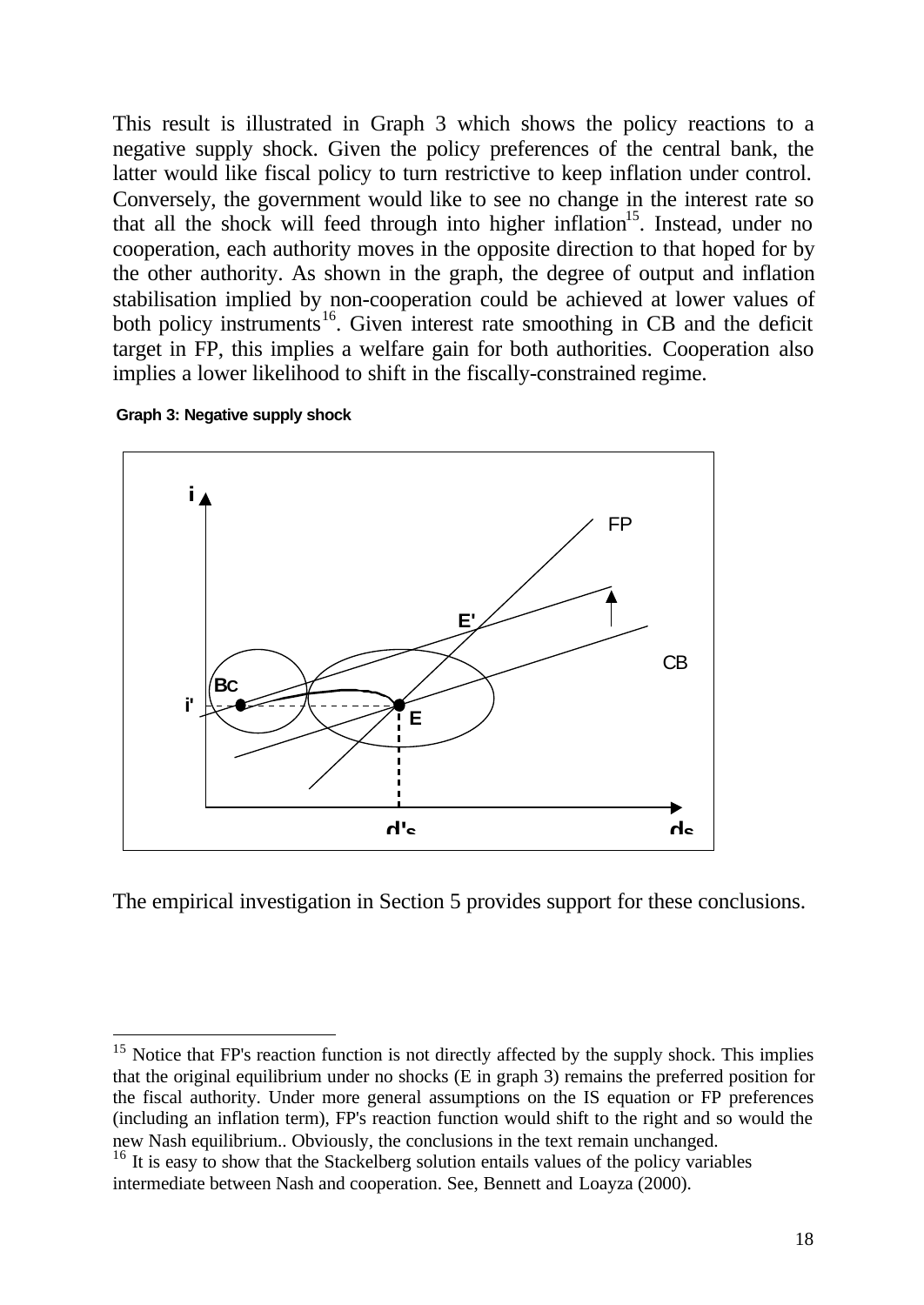#### **5. Illustration of policy interactions with the QUEST model**

The present section attempt to provide some quantitative evidence on the some of the effects derived in sections 3 and 4. We use a 2-country version of the DG ECFINs QUEST model to capture the quantitative importance of fiscalmonetary policy interactions. The model we use can be characterized as a modern version of a neoclassical Keynesian synthesis model. This means behavioural equations of households and firms are derived from explicit dynamic optimisation problems subject to budget constraints and adjustment costs. Monetary policy is effective because of sluggish price adjustment in the goods market due to price adjustment costs of monopolistically competitive firms (see, for example Rotemberg (1982, 1996) and Hairault and Portier (1992)) and the nominal wage response is delayed because of overlapping one year contracts $^{17}$ .

Both the fiscal authorities and the monetary authorities set their policy instruments to minimize their respective loss functions. As the empirical model used here is a dynamic model, the focus is on the impact responses of the shocks, to stay close to the theoretical analysis above. This implies that both the fiscal authorities as well as the monetary authorities face a high rate of time preference, optimise their respective responses over the short run and discount the medium to long term effects more heavily. Another difference with the theoretical model is that here the policy response of the monetary authorities is not formulated in terms of interest rates but in terms of the money supply. This is inconsequential since both instruments are linked via a stable money demand equation in the model. The instrument for the fiscal authorities is government expenditure *g*.

The underlying utility function correspond to the specification in the theoretical section. In particular we assume that fiscal policy does not care about inflation and monetary policy puts zero weight on output stabilisation. Also in order to mimic as closely as possible the stabilisation motive of both policy makers we assume a high discount rate. Monetary policy sets the money supply *m* so as to minimize the following loss function

(21) 
$$
L(CB_t) = \sum_{i=t}^{\infty} d^i \left( \mathbf{p}_i^2 + \mathbf{b} (i_i - i_{i-1})^2 \right)
$$

l  $17$  For a description of the basic structure of the model and its parameter values, see Roeger, in't Veld and Woehrmann (2001). The version used here allows for overlapping wage contracts and sluggishness in prices with firms facing quadratic price adjustment costs per unit of output (see Roeger (1999))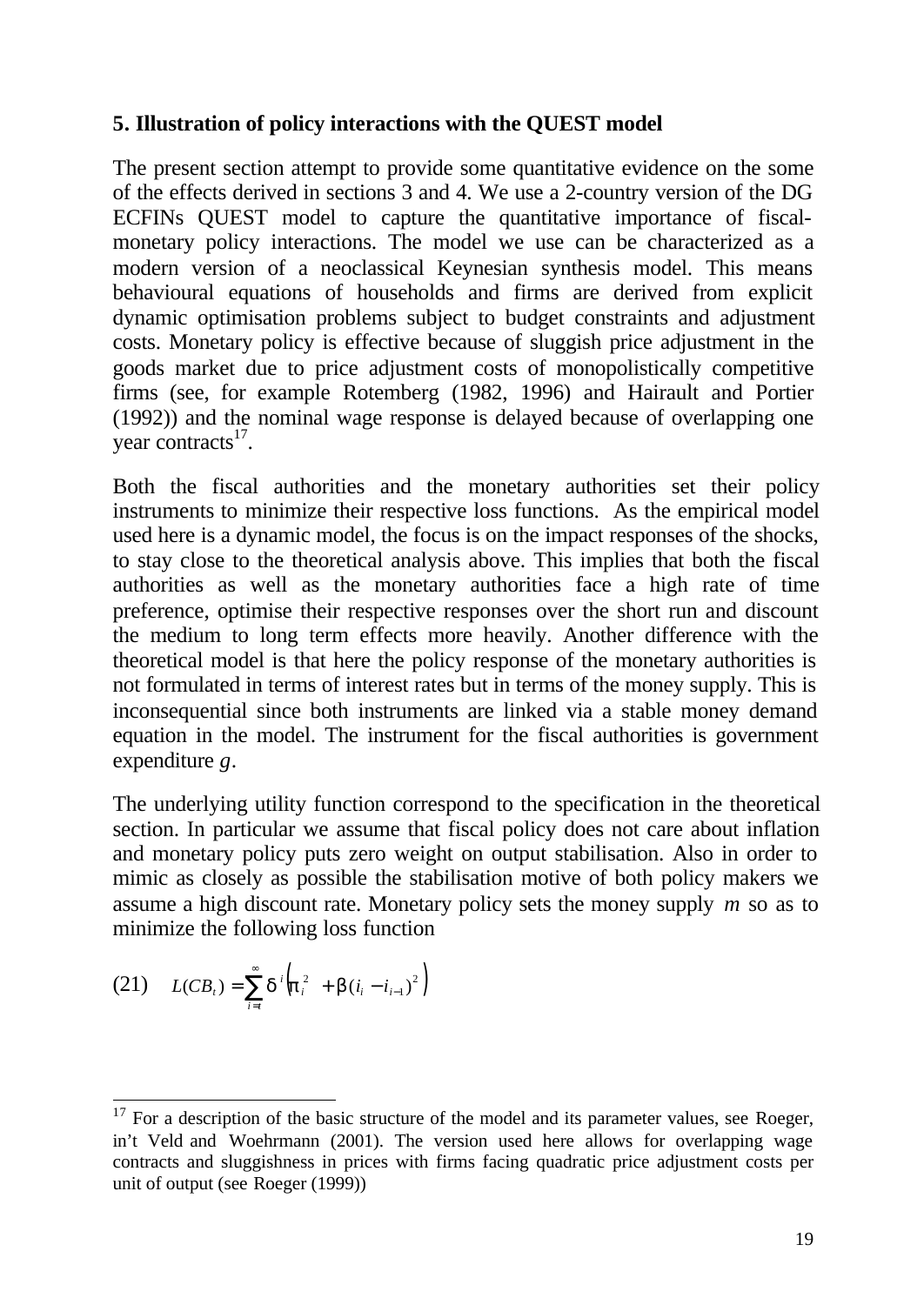where  $d$  is the rate of time preference,  $p_t$  is inflation,  $i_t$  the nominal interest rate and *b* the weight given to interest rate smoothing. The fiscal authorities set their instrument, government consumption *g*, to minimize the following loss function

(22) 
$$
L(FP_t) = \sum_{i=t}^{\infty} d^i \left\{ Y_i - \overline{Y} \right\}^2 + g(d - \overline{d})^2 \right\}
$$

where  $Y - Y$  is the output gap,  $d - d$  the deficit deviation from target and  $\gamma$  the weight given to the deficit target. Here we deviate from the theoretical model by explicitly specifying a debt rule which guarantees fiscal solvency.

(23) 
$$
\Delta g_t = f_1(b_0 - B_t / Y_t) - f_2 \Delta(B_t / Y_t)
$$

In order to simplify the optimisation problem faced by fiscal policy, the parameters  $f_i$  and  $f_2$  of that rule are not set optimally but only act as a constraint on a government which accepts responsibility for budget sustainability. This is a mild form of the SGP and captures the "close-to-balance" rule. However, the debt rule as specified in this paper will not automatically guarantee that fiscal policy will meet the deficit target for all shocks. In cases where the deficit target is violated in the experiments conducted below we will both look at an unconstrained as well as a constrained optimisation problem.

#### *Non cooperation*

Given the dynamic complexity as well as non linearity of the model it is impossible to derive explicit decision rules for monetary and fiscal policy. Here we briefly describe how the reaction functions are derived in this paper.

Let  $T<sub>t</sub>$  be a vector of target variables,  $X<sub>t</sub>$  a vector of instruments,  $S<sub>t</sub>$  a vector of state variables and  $e_i$  a vector of exogenous shocks, then in a linear approximation, the target variables can be expressed as follows

 $(24)$   $T_t = a_s S + a_x X_t + a_e \mathbf{e}_t$ 

In general the instruments, when set optimally, will be related to both the state of the economy and exogenous shocks

$$
(25) \tXt = bsSt + beet
$$

and the parameters will be complicated functions of both the structural parameters of the model and the preferences of policy makers. To find the optimal policy response it is easier if  $X_t$  can be expressed as a function of the shocks only. Using the fact that for any covariance stationary process there exists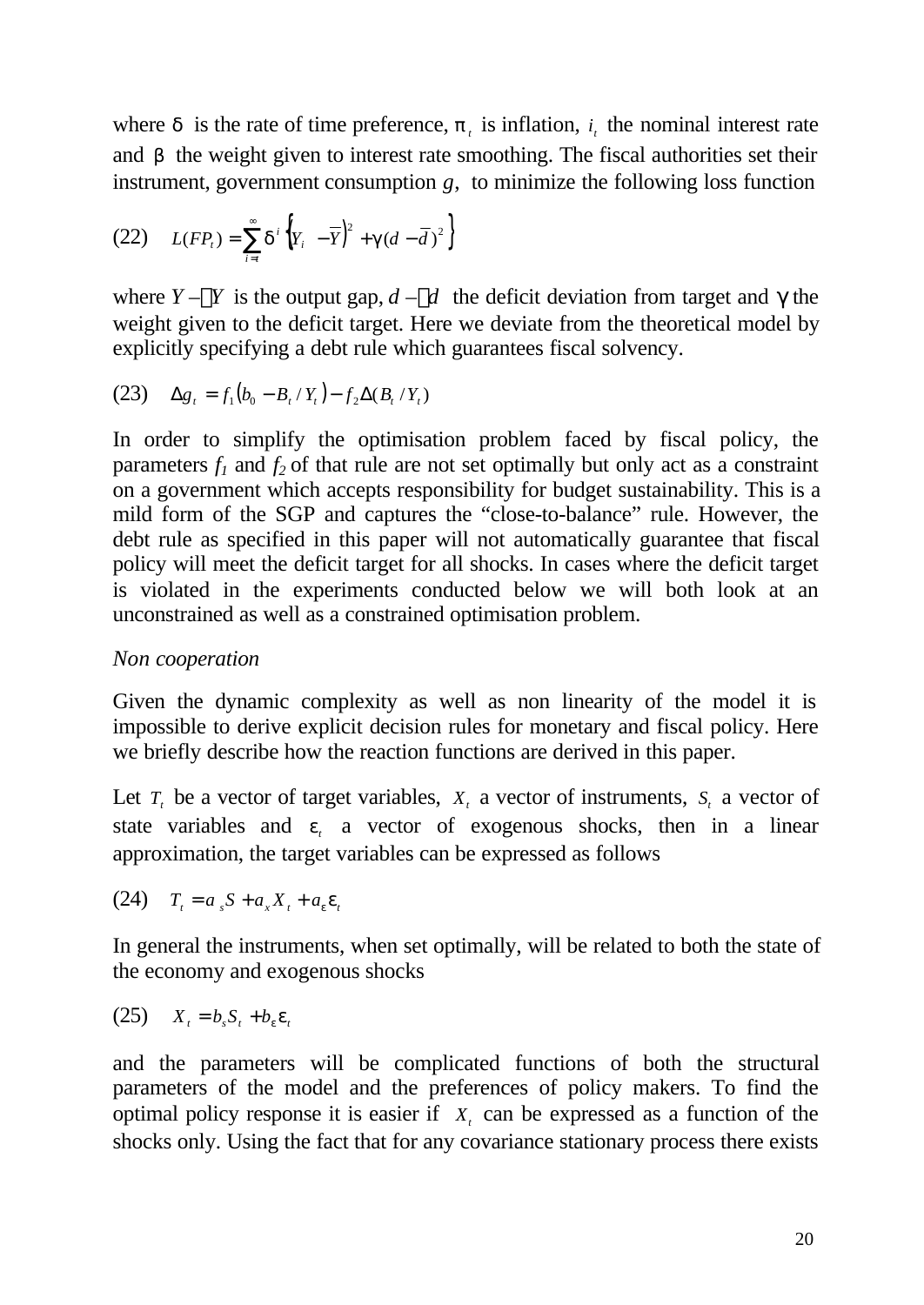a moving average representation, the state variables can be expressed as a moving average of current and past shocks

$$
(26) \tS_t = c(L)\boldsymbol{e}_t.
$$

This can be used to express the instruments as functions of shocks only as follows

 $(27)$   $X_t = d(L)\mathbf{e}_t$ .

Optimisation therefore requires selecting parameters such that the fiscal and monetary objective function is minimised. Computationally this is a complicated problem since the dimension of the parameter set is not known a priori. In order to economize on the search we assume that the MA process can be approximated by an ARIMA representation, which, in the case of the monetary policy rule only involves lagged money and current shocks. In the case of fiscal expenditure, the response is restricted to current innovations, besides the response implied by the sustainability constraint. Thus the general form of the rules over which we optimize is given by

(28) 
$$
m_t = m_{t-1} + c_2 e_1 + c_3 e_2
$$

l

(29) 
$$
g_t = \overline{g} - f_1(b - b_0) - f_2 \Delta b + f_3 e_1 + f_4 e_2
$$

Given the standard money demand equation in the model, this rule can be rewritten in terms of an interest rate rule as follows

$$
(28a) \quad \Delta i_t = \frac{1}{\boldsymbol{j}} (\Delta y_t + \Delta \boldsymbol{p}_t) - c_2 \boldsymbol{e}_{1t} - c_3 \boldsymbol{e}_{2t}
$$

where *j* denotes the semi-interest elasticity of real balances with respect to nominal interest rates. As can be seen from this expression, the optimal rule comes close to a Taylor rule formulated in first differences and equal weights given to both output growth deviations from trend<sup>18</sup> and inflation. However, according to the optimal rule the central bank takes into account the source of the shock. In the case of a positive/negative demand shock it will increase/lower interest rates more than implied by changes in GDP and inflation while in the case of a positive/negative supply shock monetary policy will be less/more restrictive than implied by the Taylor rule.

 $18$  Notice, since all variables in the model are defined in efficiency units, the growth rate of y must be interpreted as deviation from its long run trend as defined by the growth rate of TFP and population.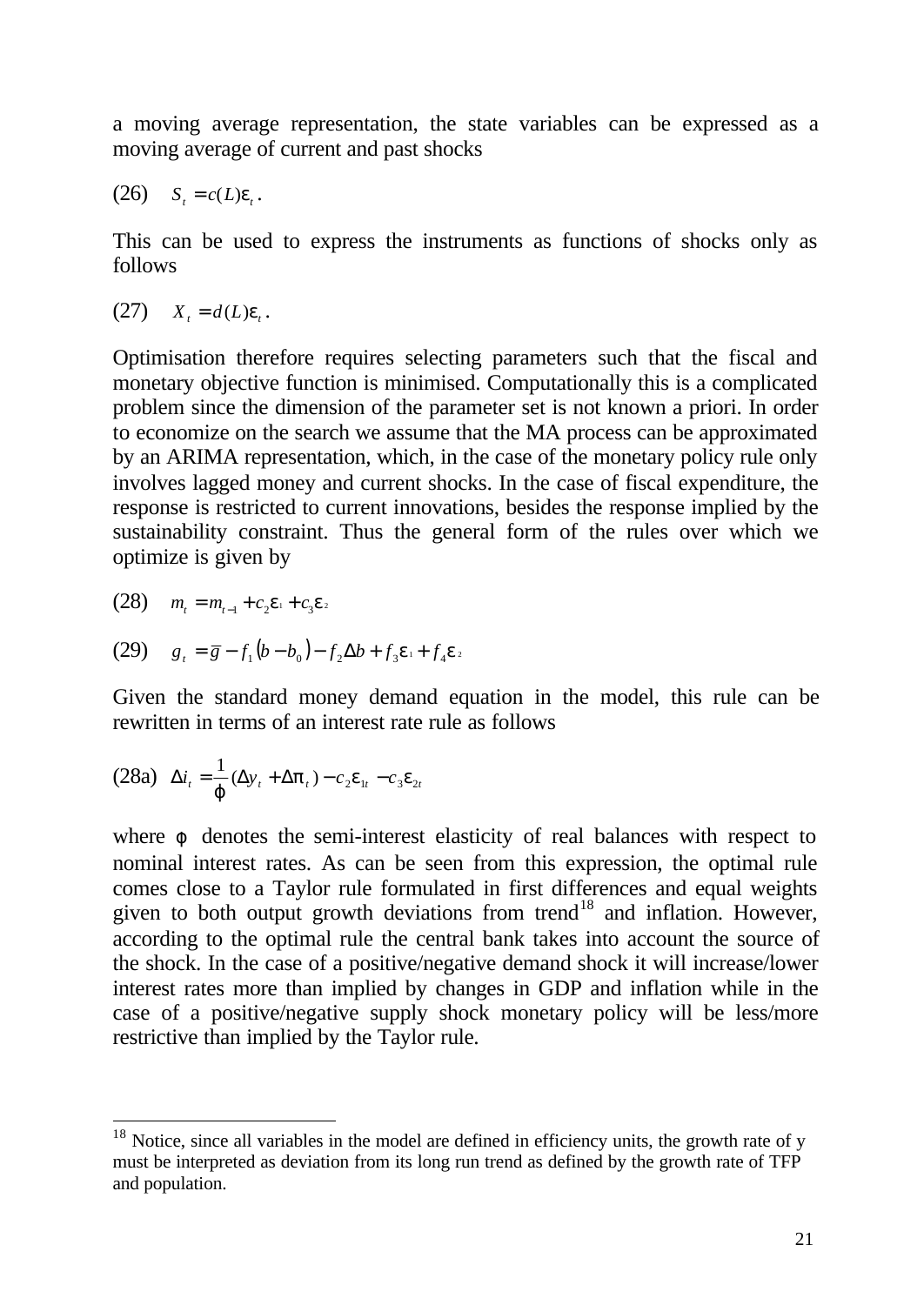For the demand and supply shocks we assume that the demand shock is a temporary shock to consumption, ex-ante 1 per cent of GDP in the first quarter, which is phased out in following quarters. The supply shock is a persistent technology shock, of similar magnitude of 1 per cent of GDP. Since a persistent technology shock leads to a new long run level of potential GDP, the question therefore arises whether fiscal policy<sup>19</sup> should target the historic or future potential output. We assume in this analysis that fiscal policy targets the historic level of potential output. Given the high discount rate, the government is mainly interested in short run stabilisation. An immediate move towards the new potential output target would be counterintuitive, since the short run perspective of the government would force fiscal policy to adjust output strongly towards the new lower level. This would be inconsistent with the notion that the output gap term in the utility function represents an output smoothing motive for fiscal policy. Finally it must be noted that for less persistent supply shocks the first year response of the model economy would not differ qualitatively from a permanent shock. For the given specifications of the loss functions and for the types of shocks considered here, the following monetary and fiscal reaction functions for the Nash equilibrium are obtained in the unconstrained regime :

$$
(30) \t gt = \overline{g} - 0.04(b - b0) - 0.05\Delta b - 0.3e1 - 3.0e2
$$

(31) 
$$
m_t = m_{t-1} - 0.000125\mathbf{e}_1 + 0.025\mathbf{e}_2
$$

Graphs 4 and 5 illustrate the fiscal and monetary reaction functions under negative demand and supply shocks respectively and Table 4 gives the corresponding welfare looses for both authorities under the Nash solution.

The response parameter for a demand shock is negative. In the case of a negative consumption shock,  $e_1 < 0$ , the fiscal authorities respond by raising expenditure to boost output. The monetary authorities respond by offsetting the deflationary impact of this shock and raise the money supply and reduce interest rates, which will also stimulate domestic demand. Thus, under demand shocks, both policies move in the same direction and if one authority does more, the other has to do less. This is illustrated in Graph 4 which depicts the optimal settings of the respective response parameters for the monetary and fiscal authorities under this particular shock. On the vertical axis, the size of the monetary reaction is given, where a smaller negative value represents a smaller monetary expansion or higher interest rates. The horizontal axis gives the absolute value of the fiscal response parameter and a larger parameter implies a larger increase in government expenditure and a larger deficit. If the response of the fiscal authorities becomes stronger and they raise expenditure by more, the monetary authorities can reduce the size of the monetary loosening. Thus, in

 $19$  Notice, monetary policy does not target output at all.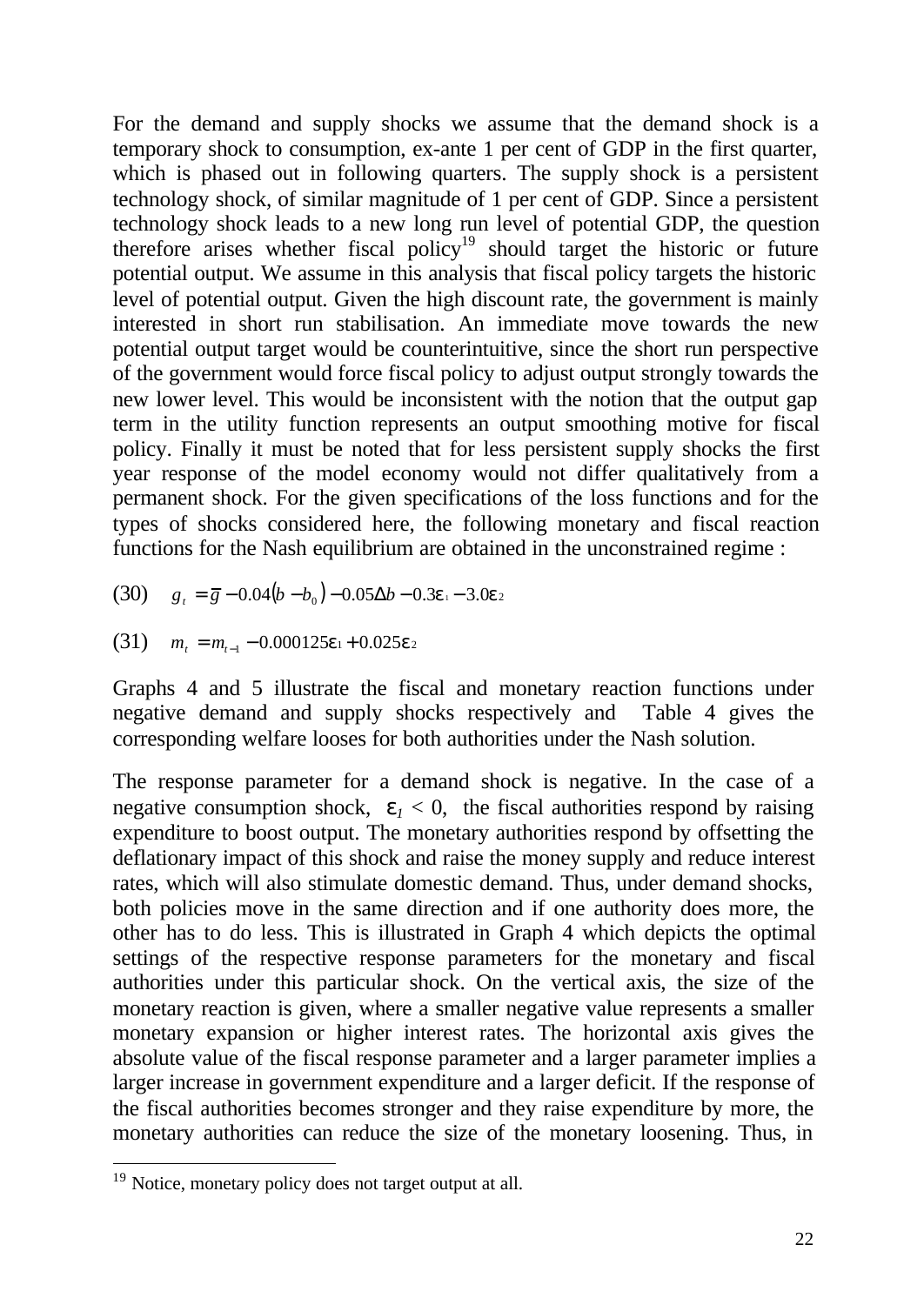Chart 3, the CB reaction function is upward sloping. If the central bank reacts more strongly to the negative demand shock and raises the money supply by more, that will help to prop up output again and the fiscal authorities will have to do less. Thus the FP reaction curve is also upward sloping. The FP reaction curve is steeper than the CB curve, consistent with the analysis in section 3 (footnote 10).

In case of a negative supply shock,  $e_2 < 0$ , monetary and fiscal policies go in opposite directions. The response parameter for a supply shock is positive in the monetary reaction function. Monetary policy contracts to offset the inflationary impact of this negative technology shock and the central bank raises interest rates. The fiscal authorities respond by increasing government expenditure to prop up output (i.e. negative coefficient). The policy responses now move output and inflation in opposite directions . The CB reaction reduces output even further and fiscal policy responds by raising expenditure even more. Hence in Graph 5 the FP reaction curve is upward sloping. If the fiscal authorities react more strongly and increase expenditure, than the monetary authorities will react to the additional inflationary pressure by a further monetary tightening. Thus the CB curve is also upward sloping.

The Nash solution is then determined by the intersection of the CB and FP reaction curves. The policy parameters and their corresponding welfare losses are given in Table 4.

In case of the demand shock, fiscal and monetary authorities are able to stabilise output and inflation. The rise in the deficit remains small and well within the limits of the SGP. However, under the particular supply shock given here, the Nash equilibrium in this optimisation game, with this inflation-conservative central bank that stabilises inflation immediately, implies a large response of the fiscal authorities. The optimal fiscal response in this setting would mean that the deficit would exceed the SGP limit of 3%. The 3% deficit limit under this shock implies the fiscal response parameter could not exceed the range of 2-3.5 as indicated by the dotted line in Graph 5.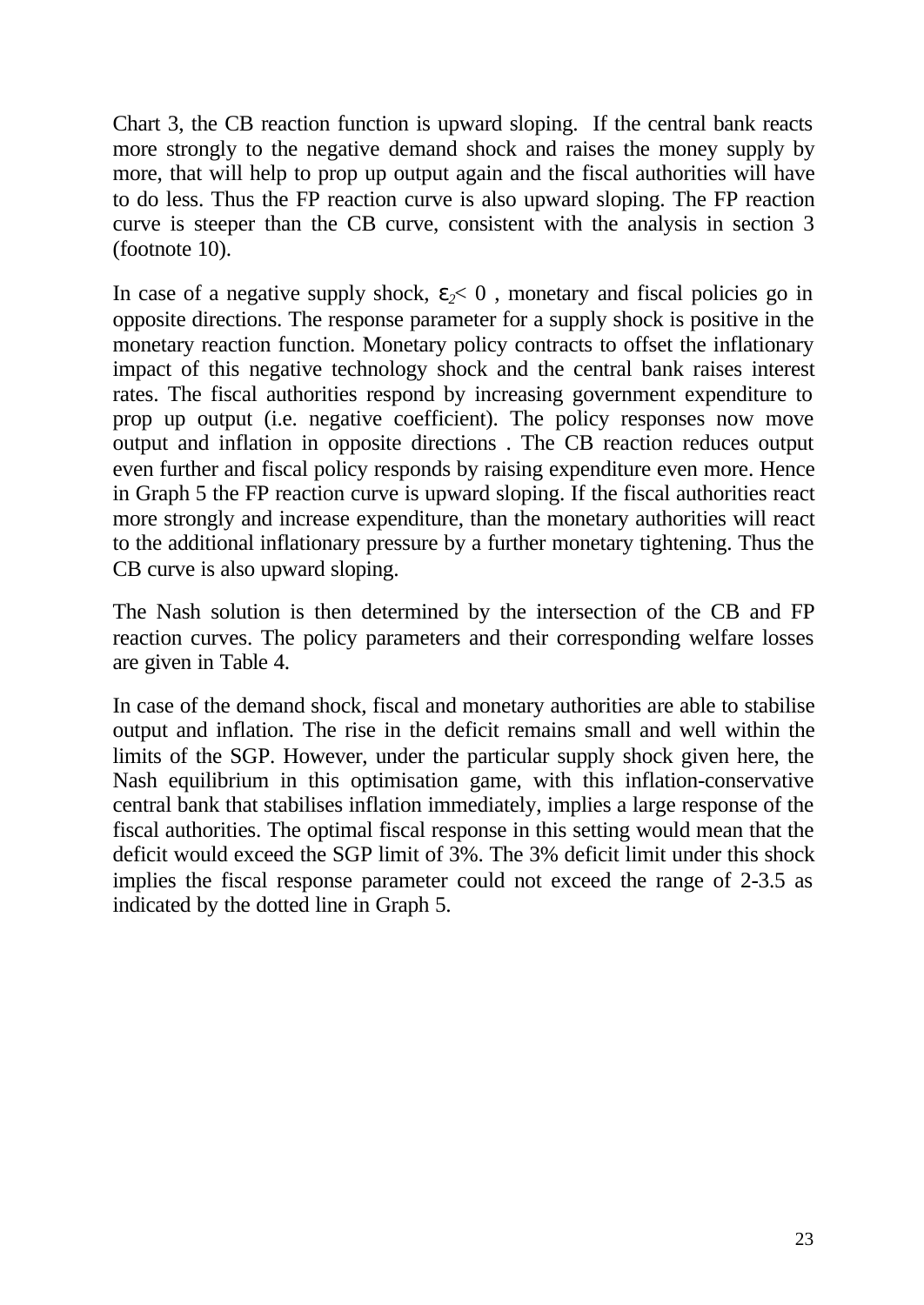|                                                       | <b>Negative Supply shock</b><br>$(1\% \text{ of GDP})$ |               | <b>Negative Demand shock</b><br>$(1\% \text{ of GDP})$ |                   |  |
|-------------------------------------------------------|--------------------------------------------------------|---------------|--------------------------------------------------------|-------------------|--|
| <b>Nash optimal response:</b><br>a.                   |                                                        |               |                                                        |                   |  |
| Fiscal policy                                         |                                                        |               |                                                        |                   |  |
| parameter                                             |                                                        | $f_4 = -3.0$  |                                                        | $f_3 = -0.30$     |  |
| Monetary                                              |                                                        |               |                                                        |                   |  |
| policy                                                |                                                        | $c_3 = 0.025$ |                                                        | $c_2 = -0.000125$ |  |
| parameter                                             |                                                        |               |                                                        |                   |  |
|                                                       | FP:                                                    | CB:           | FP:                                                    | CB:               |  |
|                                                       | 47.40755                                               | 0.06552       | 0.01081                                                | 0.00029           |  |
| Effect on:                                            |                                                        |               |                                                        |                   |  |
| <b>GDP</b>                                            |                                                        | $-1.40$       | $\overline{0}$                                         |                   |  |
| Inflation                                             |                                                        | 0.14          | $\overline{0}$                                         |                   |  |
| Deficit                                               |                                                        | 3.8           | 0.11                                                   |                   |  |
| b. Nash optimal response – constrained fiscal policy: |                                                        |               |                                                        |                   |  |
| Fiscal policy                                         |                                                        |               |                                                        |                   |  |
| parameter                                             |                                                        | $f_4 = -2.0$  |                                                        |                   |  |
| Monetary                                              |                                                        |               |                                                        |                   |  |
| policy                                                | $c_3 = 0.025$                                          |               |                                                        |                   |  |
| parameter                                             |                                                        |               |                                                        |                   |  |
|                                                       | FP:                                                    | CB:           |                                                        |                   |  |
|                                                       | 46.19591                                               | 0.04868       |                                                        |                   |  |
| Effect on :                                           |                                                        |               |                                                        |                   |  |
| <b>GDP</b>                                            | $-1.48$                                                |               |                                                        |                   |  |
| Inflation                                             | 0.10                                                   |               |                                                        |                   |  |
| Deficit                                               | 2.76                                                   |               |                                                        |                   |  |

#### **Table 4: Policy responses under negative supply and demand shocks**

Note: Monetary reaction function:  $m_t = m_{t-1} + c_2 e^t + c_3 e^t$ 

Fiscal reaction function:  $\qquad \qquad g$ 

$$
g_t = \overline{g} - f_1(b - b_0) - f_2 \Delta b + f_3 \mathbf{e}_1 + f_4 \mathbf{e}_2
$$

Thus, the SGP constrained optimum lies far to the left of the Nash solution with a lower fiscal response to the shock and an also slightly lower monetary response. As shown in Table 4, the implied output gap in the constrained case is larger than under the Nash (FP loss exceeds that under the Nash) while inflation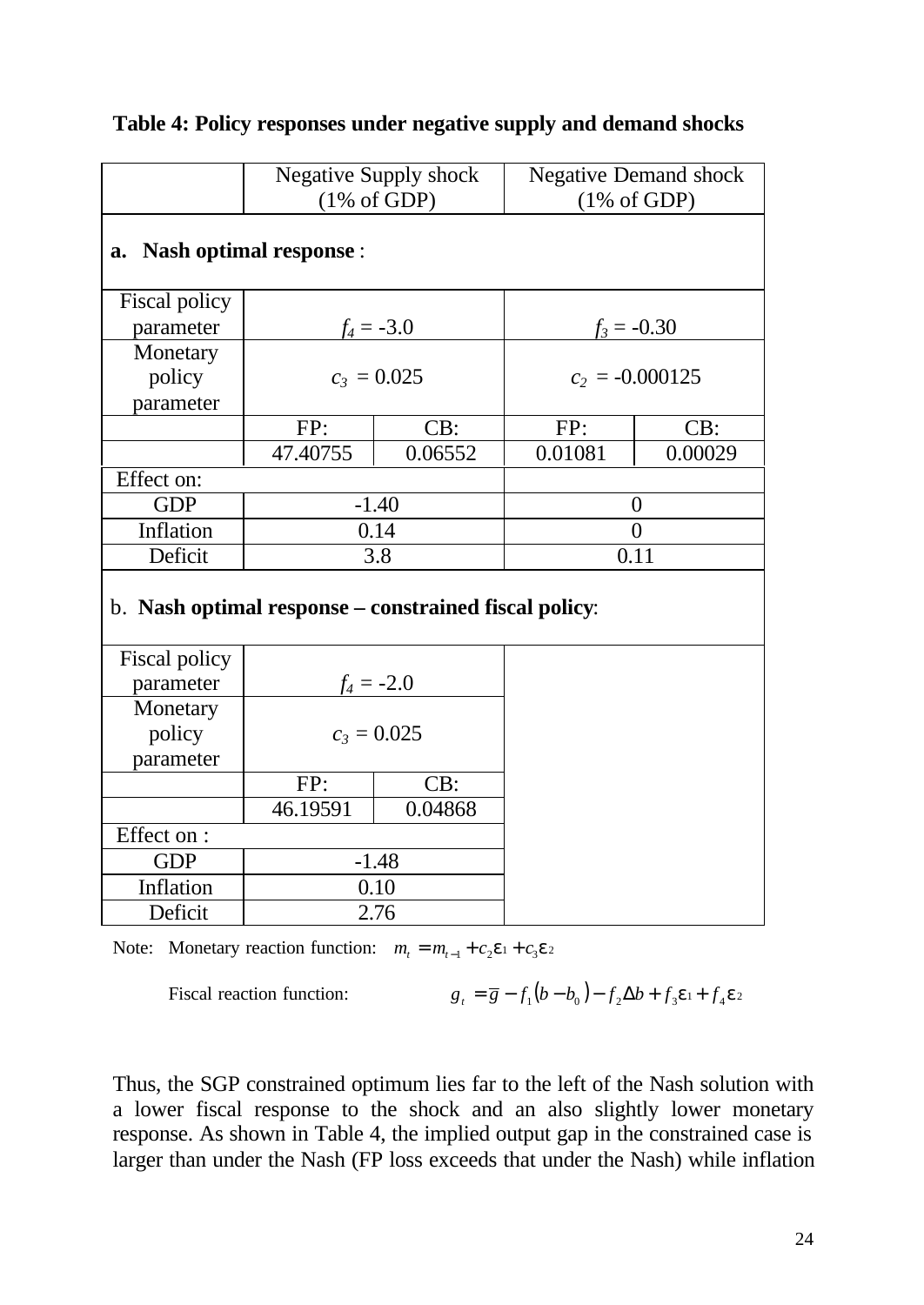is lower (CB loss smaller). In terms of welfare losses, CB gains a lot from the deficit constraint and the CB loss is reduced to a quarter of that under the Nash solution, while the additional loss of FP is relatively small.

#### *Cooperation*

Under demand shocks, monetary and fiscal policies move in the same direction and from the theoretical analysis it is not unambiguously evident whether both parties would gain from cooperation. It was shown above that the fiscal and monetary authorities are able to stabilise output and inflation in this scenario and the respective welfare losses are relatively small. With the deficit entering the FP loss function, a larger fiscal policy response increases the fiscal welfare losses and no improvement relative to the Nash solution can be achieved where both parties would be better off.

In case of a negative supply shock, both parties are unambiguously better off under cooperation. Policies move in opposite directions and part of the monetary tightening occurs in order to offset the effects of the fiscal expansion and viceversa (see eq. 20). Thus both authorities can gain from reacting less. When the fiscal authorities reduce the size of the expansion and the central bank tightens less, both FP and CB are better off. In Graph 5, there is a whole region below and to the left of the Nash outcome where both FP and CB gain from coordination. The example given here raises the deficit to 1.5 per cent of GDP. Both CB and FP benefit from coordination, but relative to the unconstrained Nash outcome, the gain for CB is largest, as the fiscal response is reduced by most. It is important to bear in mind that these results of positive gains from coordination hold only under these specific scenarios. It is assumed in this exercise that fiscal authorities do not target an output level beyond the natural level and no inflation bias arises.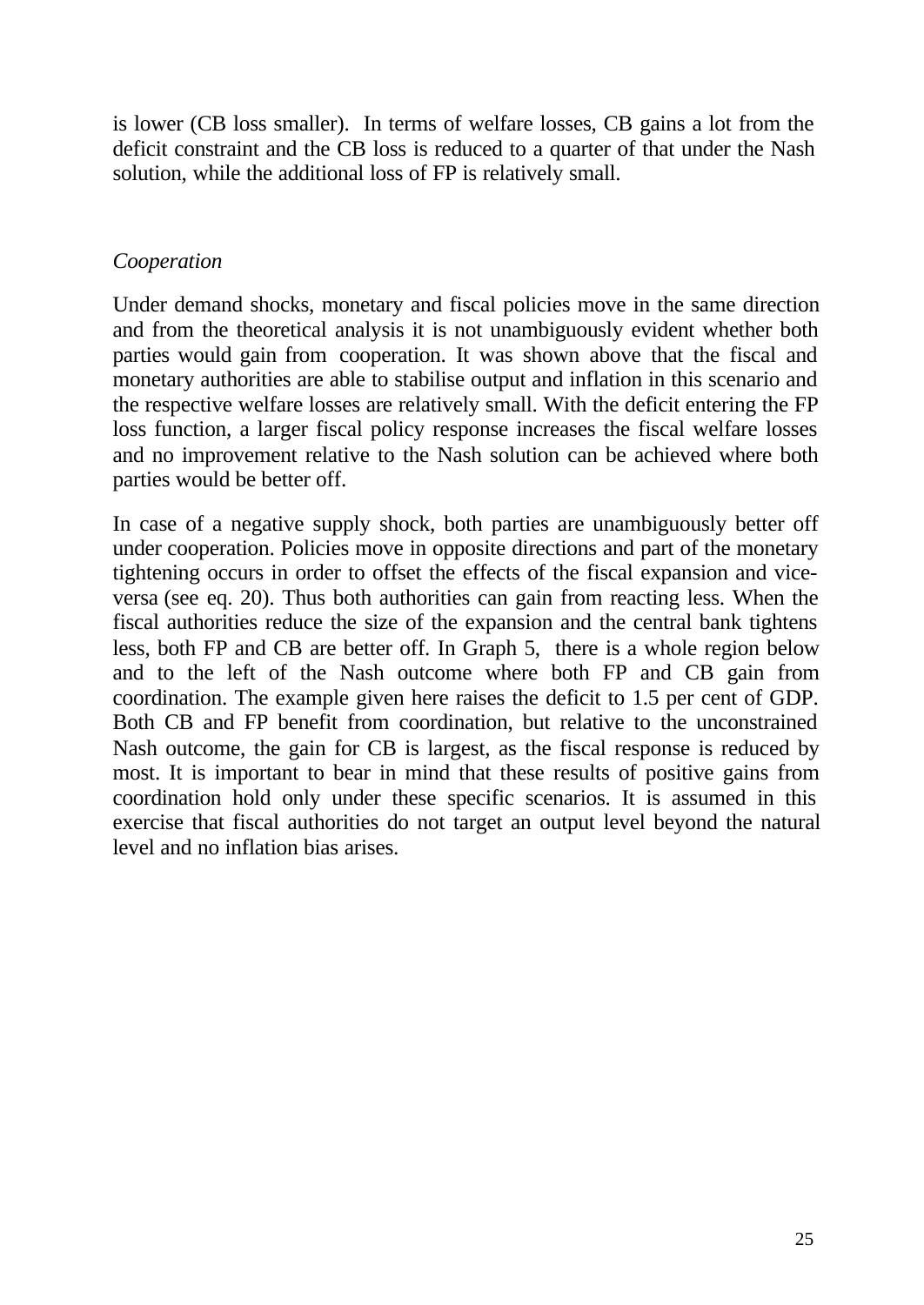## **Table 5: Example of welfare improving policy coordination under negative supply shock**

| Fiscal policy<br>parameter | $f_4 = -1.0$ |         |  |  |
|----------------------------|--------------|---------|--|--|
| Monetary                   |              |         |  |  |
| policy                     | $c_3 = 0.02$ |         |  |  |
| parameter                  |              |         |  |  |
|                            | FP:          | CB:     |  |  |
|                            | 39.96268     | 0.04230 |  |  |
| Effect on :                |              |         |  |  |
| <b>GDP</b>                 | $-1.35$      |         |  |  |
| Inflation                  | 0.16         |         |  |  |
| Deficit                    | 1.51         |         |  |  |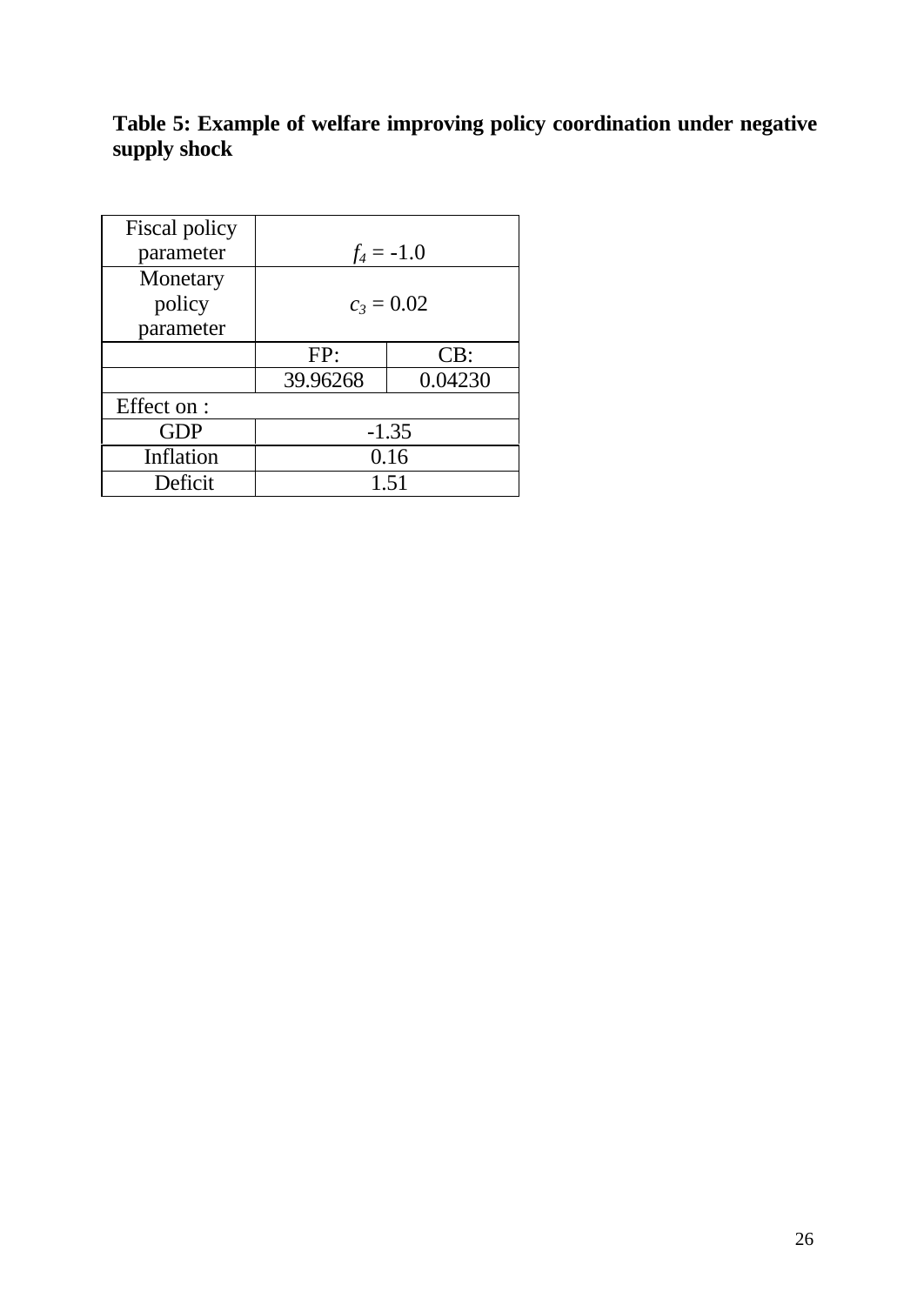#### **Graph 4 : Optimal Policy responses – Negative Demand shock**



**Graph 5 : Optimal Policy responses – Negative Supply shock**



Note: Monetary reaction function:  $m_t = m_{t-1} + c_2 e^t + c_3 e^t$ 

Fiscal reaction function:

$$
g_t = \overline{g} - f_1(b - b_0) - f_2 \Delta b + f_3 \mathbf{e}_1 + f_4 \mathbf{e}_2
$$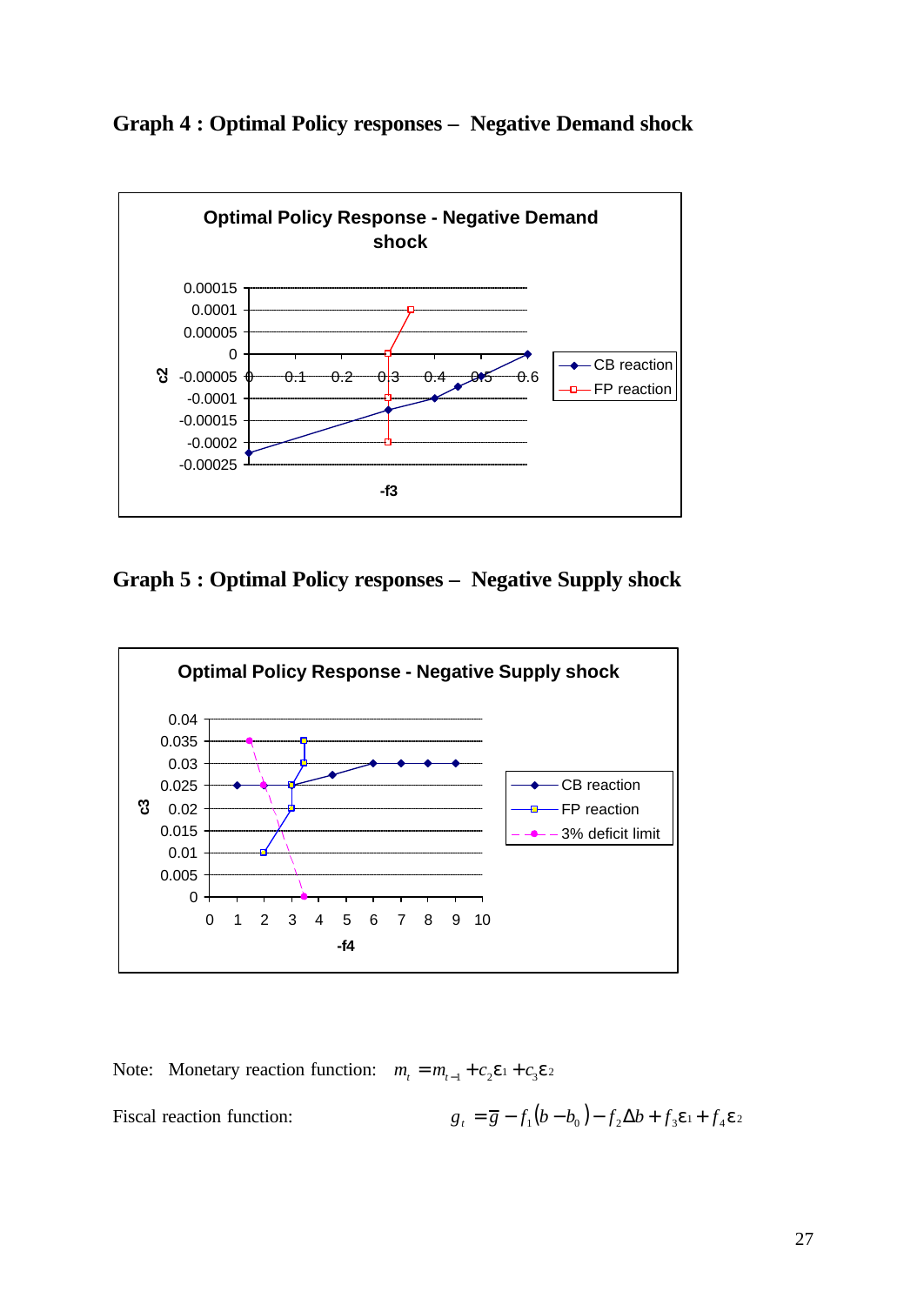#### 6**. Conclusions**

This paper has looked at the interactions between monetary and fiscal authorities, when fiscal policy is constrained by upper limits on the budget deficits, as in EMU.

Conflicts between monetary and fiscal policy arise when the central bank's objective function differs from that of fiscal authorities. This is generally assumed in the literature. In particular it is assumed that the fiscal authority has less incentive to stabilise inflation, while inflation stabilisation is the most important goal of the central bank. Also different degrees of output stabilisation as well as different output targets can be consistent with the objectives of both authorities. In this paper it has been assumed that the central bank adheres to strict inflation control and attaches zero weight to output stabilisation, however the central bank also tries to smooth nominal interest rates. The latter element is introduced since, first, there is sufficient empirical evidence in its favour and, second, it restricts the power of monetary policy with respect to neutralising demand shocks and allows for more interesting policy interactions.

For fiscal policy it is assumed that the government does not care about inflation but only about output stabilisation (around a level which can be higher than the natural rate). The SGP introduces an additional constraint on fiscal policy. This constraint is introduced in the model via the objective function which penalises deficits which deviate from the "close-to-balance" target of the SGP. The government does not necessarily choose a deficit target that would (for given stabilisers) never violate the Maastricht threshold because it faces a trade off between the loss of utility in normal times from a deficit that is set lower than required under solvency and the cost of violating the 3% limit by not setting the target low enough in case of large negative shocks.

Because of this trade-off, fiscal policy will - depending on the size of shocks operate under two different regimes. Under the fiscally-unconstrained regime, the government chooses instruments in order to maximise its objective function. Under the fiscally-constrained regime, the choice of the fiscal instrument is dictated by the Maastricht deficit limit.

Within this theoretical framework, we analysed how do parameters of fiscal and monetary policies and the preferences of the central bank affect the response of output and inflation to shocks.

The main results of the theoretical analysis are summarised hereafter.

Under *non-cooperation,* demand shocks affect output and inflation only insofar as the central bank smoothes the interest rate. The central bank prefers high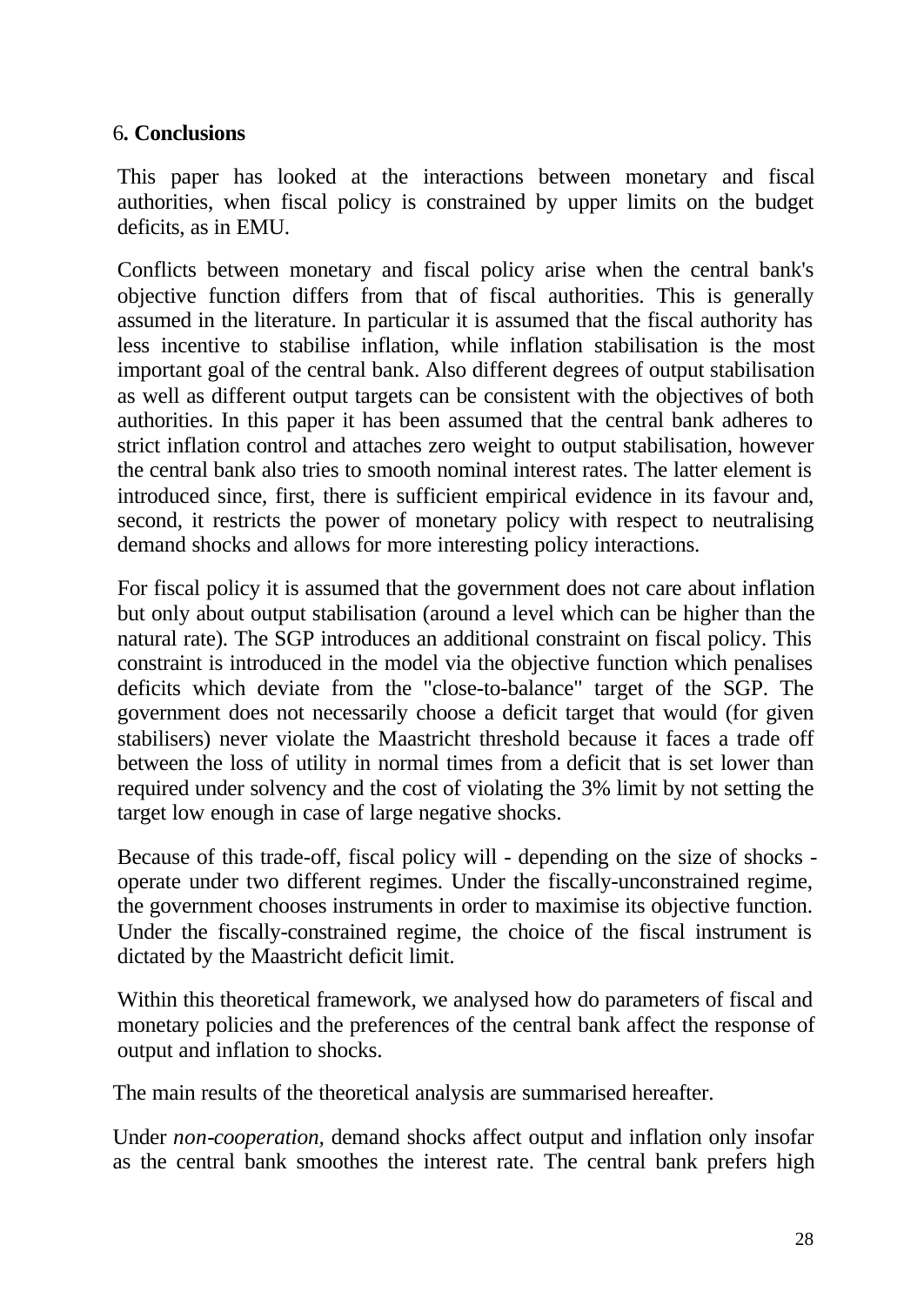fiscal stabilisation under demand shocks and low fiscal stabilisation under supply shocks; conversely, the government would like to see low interest rate smoothing under demand shocks and high smoothing under supply shocks. Given the move of policies in opposite directions, under negative supply shocks there is a higher likelihood to shift into the fiscally-constrained regime. If fiscal authorities target a positive output gap, there is a "deficit bias" in equilibrium. However, under non-cooperation, since the central bank does not aim at pushing output beyond its natural level, there is no "inflation bias".

Under *cooperation,* if fiscal authorities pursue a positive output gap, there is in equilibrium an "inflation bias" and a "deficit bias", though the latter is lower than under Nash. If the government only pursues "pure" cyclical stabilisation, the gains from cooperation are ambiguous and necessarily small under demand shocks, but there are positive gains from coordination under supply shocks. This implies that, provided that the objective of the government is output stabilisation around its natural level, policy coordination may be looked at as an insurance against future shocks.

Our simulations with the QUEST model lend support to these theoretical predictions. It is shown that the Nash solution, under a sufficiently severe negative supply shock, implies a violation of the deficit threshold. The simulations also confirm that there are positive gains from coordinating the policy response to supply shocks.

These results help to shed light on a number of issue which have been raised in the academic and policy debate.

It has been shown that the substitutability or complementarity between monetary and fiscal policies crucially depends on the type of shocks hitting the economy. In the event of supply shocks, the two policies move in opposite direction : a loosening (tightening) of fiscal policy goes hand in hand with a tightening (loosening) of monetary policy. Hence there is a clear conflict between the two arms of macroeconomic policy. The empirical observation, however, of a policy substitutability does not imply necessarily a conflict. For instance, as mentioned above, a relaxation of monetary policy during periods of budgetary consolidation – as in the EU during the  $1990s$  - may actually imply "implicit" coordination: by helping to cushion the output losses due to the budgetary retrenchment, the expansionary monetary policy facilitates the task of fiscal authorities<sup>20</sup>. Under demand shocks, both policies move in the same

<sup>&</sup>lt;sup>20</sup> The SGP has been interpreted by Allsopp and Vines (1996, 1998) as a "commitment technology" by EMU members to bring a monetary relaxation which would reduce the costs of consolidation. As argued in EC (1999) and Buti and Martinot (2000), confirmation of the commitment to fiscal prudence contributed to trigger an accommodating monetary response by the ECB in the first year of EMU.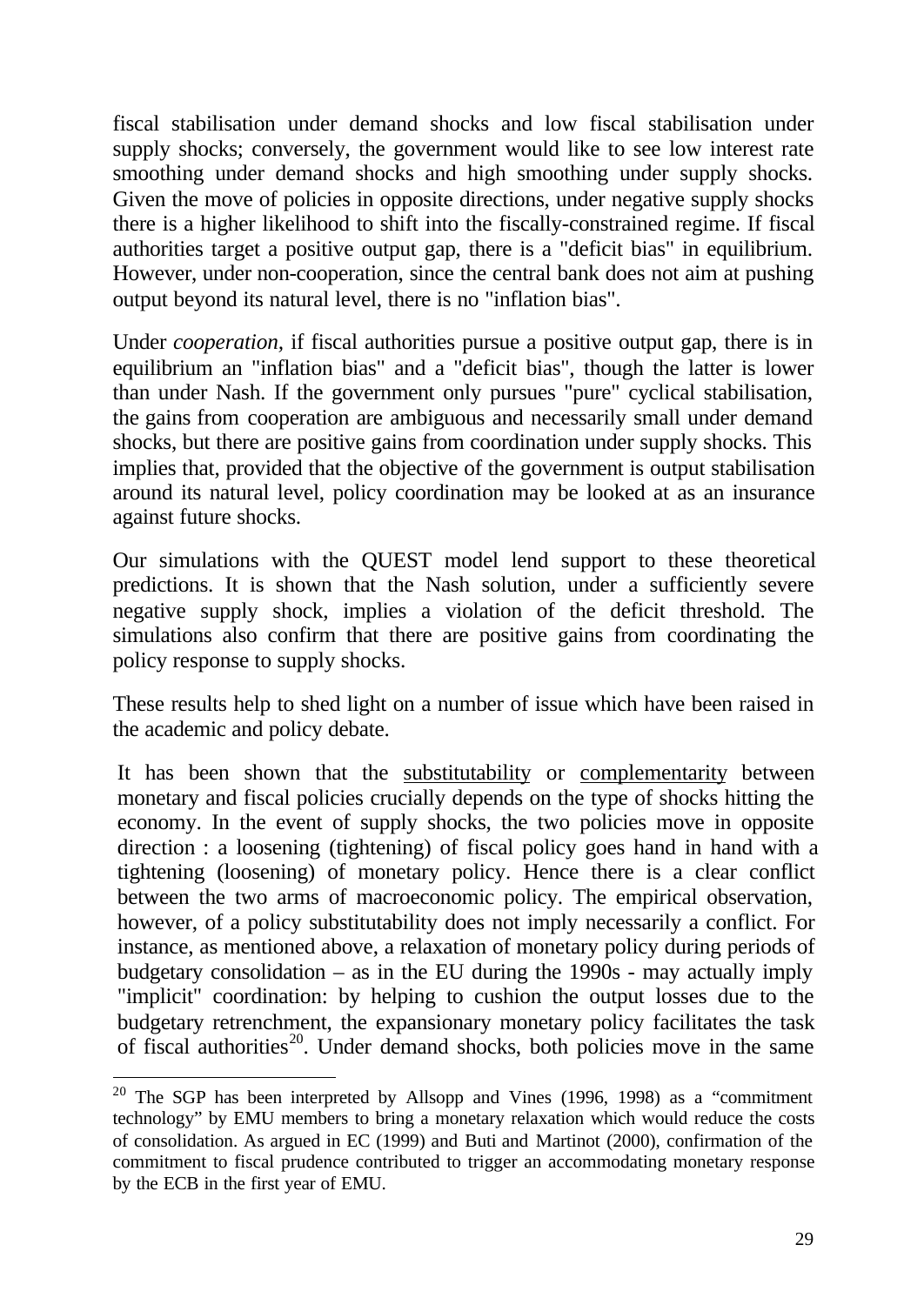direction, but if one does more, the other one does less. In this case, there exists a sort of "distributional" conflict between monetary and fiscal authorities on how to share the burden of stabilisation.

Our results may provide a rationale for the traditional central banks' aversion for "ex ante" coordination of macroeconomic policies. This reluctance was expressed forcefully in a recent speech by Otmar Issing, chief economist of the ECB (Issing, 2000): « (N)ot much can be expected from attempts to coordinate these macroeconomic policies ex ante (…). On the contrary, such attempts give rise to the risk of confusing the specific roles, mandates and responsibilities of the policies in question. ». And later : « if there is already an *efficient* initial assignment of responsibilities in place, which does take into account the individual policy-makers' objectives and actions, calls for policy coordination (…) would not be necessary. To put it simply, an efficient initial assignment of objectives and responsibilities will largely substitute the need for coordinated policies later on. ».

As shown above, if fiscal authorities target an output beyond the natural level, under cooperation, an inflation bias will arise in equilibrium. This is likely to put off any incentive for policy coordination by an inflation-conservative central bank, whatever the possible gains from it in responding to shocks. However, if budgetary authorities only pursue cyclical stabilisation, the Nash and the cooperative solutions are identical under zero shocks and no deficit or inflation biases arise in equilibrium. Hence, under no shocks, there are "no risks" from cooperation for the central bank. Therefore, the benefits of coordination have to be assessed by looking at the response to shocks under Nash and cooperation. Our analysis points to gains from coordinating monetary and fiscal policies in response to shocks. If policy coordination is viewed as insurance against future shocks, there seems to be good case for entering into a contract between monetary and fiscal authorities to provide an optimal response to shocks.

Obviously, this conclusion does not consider other factors such as the existence of "transactions" costs of implementing coordination or the fact that supply shocks – especially if long lasting - should be dealt with via structural reforms and microeconomic adjustment rather than macroeconomic stabilisation. To the extent that central bank's reluctance in engaging in coordination is justified by "suspicion" on the real objectives of fiscal authorities, "soft coordination" helping to understand each other's targets, identify the type of shocks, achieve a common view on the output gap, would certainly be beneficial. It could also pave the way to stronger forms of coordination down the road.

The analysis in this paper is subject to obvious limitations, starting with the extremely simplified structure of the model and policy preferences. We look at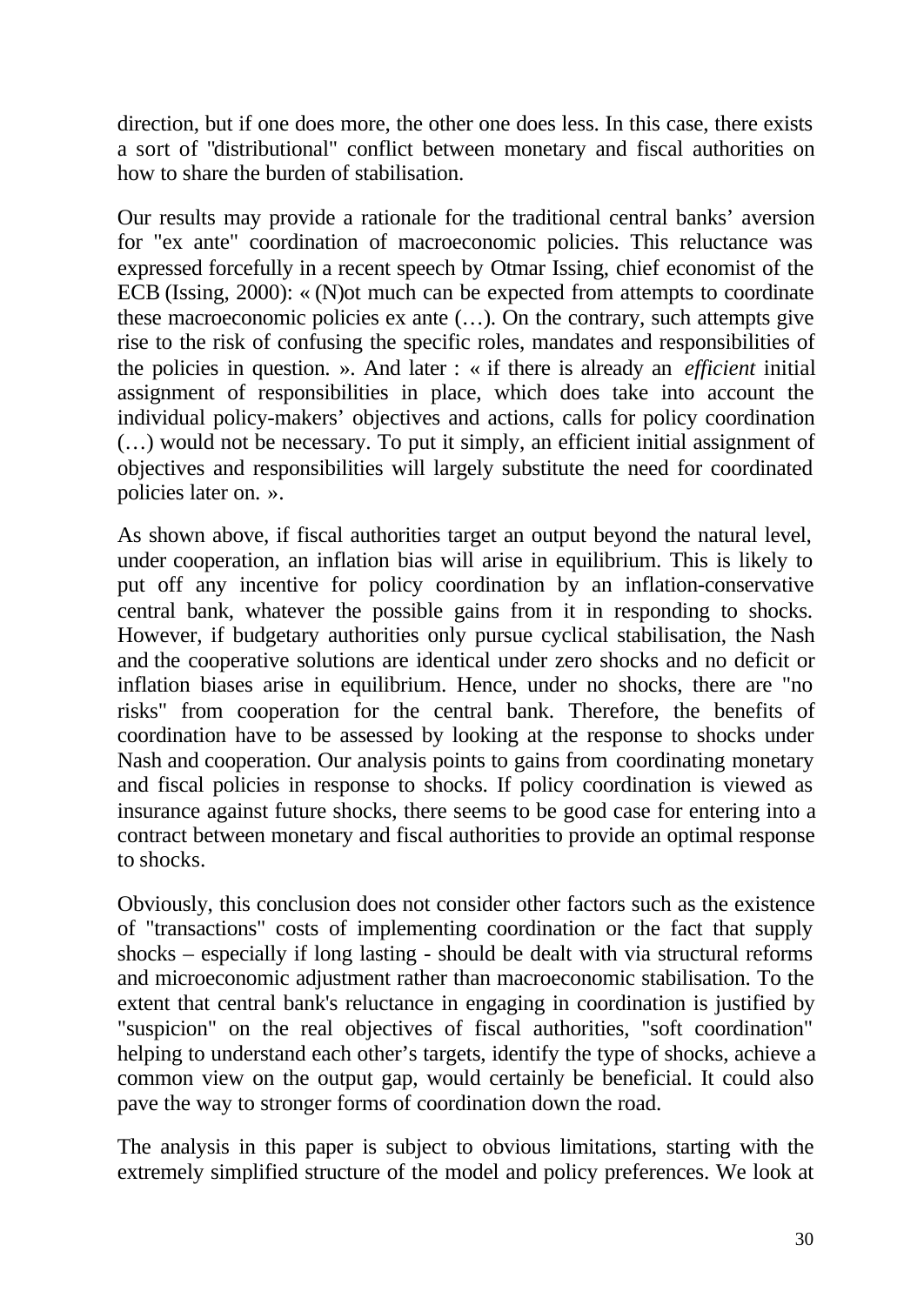an a-temporal equilibrium and do not explore the dynamics of the response to shocks or to changes in policy preferences. For instance, an inter-temporal trade-off may arise between inflation bias and deficit bias. Also, having chosen the interest-inclusive budget balance - instead of the primary balance - as a control variable has cut off an important channel of policy interactions. In the empirical section, the way in which the reaction functions of monetary and fiscal authorities have been derived deserves further investigation. Finally, as the analysis encompasses only one fiscal authority, one should be cautious in deriving direct policy conclusions for EMU.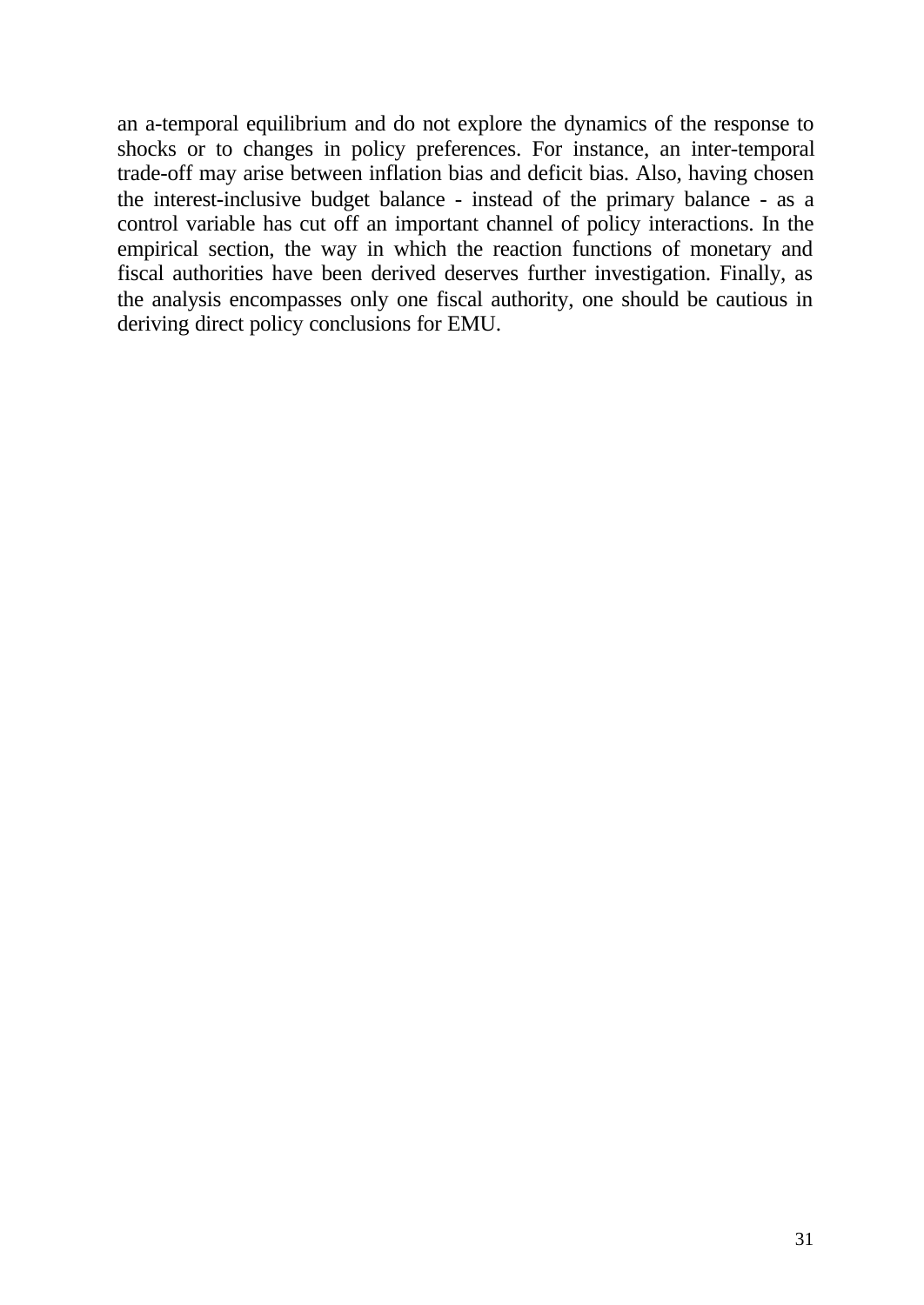#### **Bibliography**

- van Aarle, B., J.C. Engwerda, J.E.J. Plasmans and A. Weeren (2000), "Monetary and Fiscal Policy Design under EMU: A Dynamic Game Approach", CESifo W.P. n° 262.
- Allsopp, C. and D. Vines (1996), "Fiscal Policy and EMU", *National Institute Economic Review*, 158: 91-107.
- Allsopp, C. and D. Vines (1998), "Macroeconomic Policy after EMU: The Assessment", *Oxford Review of Economic Policy*, 14 (3): 1-23.
- Artis, M.J. and M. Buti (2000a), "'Close to Balance or In Surplus' A Policy Maker's Guide to the Implementation of the Stability and Growth Pact", *Journal of Common Market Studies,* forthcoming.
- Artis, M.J. and M. Buti (2000b), "Setting Medium Term Fiscal Targets in EMU", mimeo, July.
- Beetsma, R. (2000), "Does EMU Need a Stability Pact", mimeo, October,.
- Beetsma, R. and H. Uhlig (1999), "An Analysis of the Stability and Growth Pact", *Economic Journal*, 109: 546-71.
- Buti, M., Franco D. and H. Ongena (1998), "Fiscal Discipline and Flexibility in EMU: the Implementation of the Stability and Growth Pact", *Oxford Review of Economic Policy*, 14 (3): 81-97.
- Buti, M. and B. Martinot (2000), "Open Issues in the Implementation of the Stability and Growth Pact", *National Institute Economic Review*, 174: 92- 104.
- Canzoneri, M. B. and B. T. Diba (2000), "The Stability and Growth Pact: A Delicate Balance or an Albatross?", October, mimeo.
- Chari, V.V. and P.J. Kehoe (1998), On the Need for Fiscal Constraints in a Monetary Union", Working Paper n° 589, Federal Reserve Bank of Minneapolis.
- Clarida, R., J. Galí, and M. Gertler (1999), "The Science of Monetary Policy: A New Keynesian Perspective", *Journal of Economic Literature*, XXXVII: 1661-1707.
- Cooper, R. and H. Kempf (2000), "Designing Stabilization Policy in a Monetary Union", NBER Working Paper n° 7607.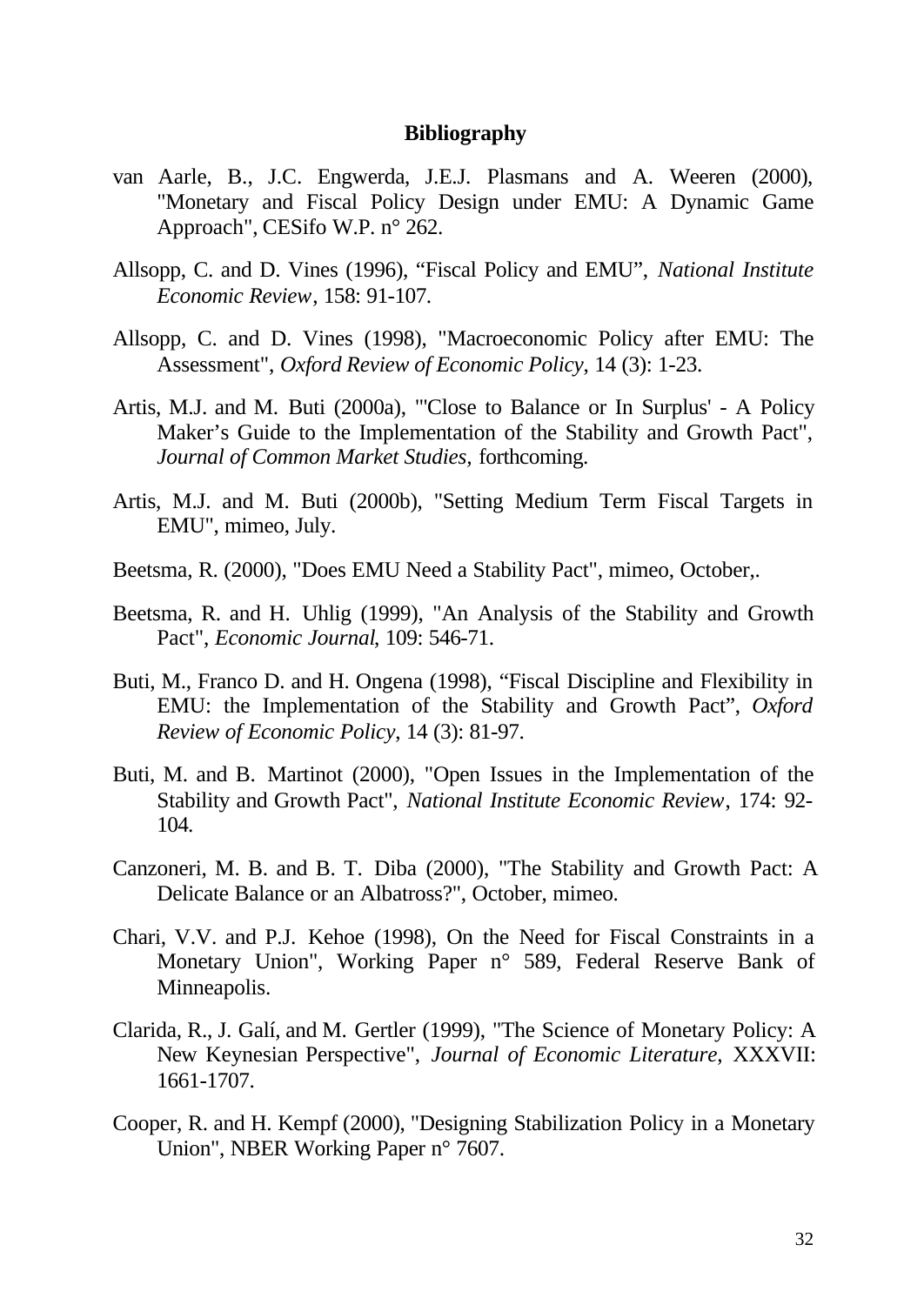- De Grauwe, P. (2000), "The Challenge of Monetary Policy in Euroland", paper presented at the 2000 Flemish Conference "EMU: The Challenge".
- Demertzis, M., Hughes Hallett, A.J. and N. Viegi (1999), "An Independent Central Bank Faced with Elected Governments", CEPR D.P. 2219
- Dixit, A. (2000), "Games of Monetary and Fiscal Interactions in the EMU", Working Paper, Princeton, August.
- Dixit, A. and L. Lambertini (2000a), "Symbiosis of Monetary and Fiscal Policies in a Monetary Union", Working Paper, Princeton and UCLA, March.
- Dixit, A. and L. Lambertini (2000b), "Fiscal Discretion Destroys Monetary Commitment", Working Paper, Princeton and UCLA, August.
- Dixit, A. and L. Lambertini (2000c), "Monetary-Fiscal Policy Interactions and Commitment Versus Discretion in a Monetary Union", Working Paper, Princeton and UCLA, August.
- Eichengreen, B. and C. Wyplosz (1998), "Stability Pact More than a Minor Nuisance?", *Economic Policy*, 26: 65-114.
- European Commission (1990), "One Market, One Money", *European Economy*,  $n^{\circ}44$ .
- European Commission (1999), "Italy's Slow Growth in the 1990s: Facts, Expanations and Prspects", *European Economy-Reports and Studies*, 5.
- European Commission (2000), Public Finances in EMU- 2000, *European Economy - Reports and Studies*, forthcoming.
- Favero, C. and R. Rovelli (2000), "Modeling and Identifying Central Banks' Preferences", mimeo, June.
- von Hagen, J., A. Hughes Hallett and R. Strauch (2000), *Budgetary Consolidation in EMU*, a study for the European Commission, forthcoming.
- Hairault, J. O. and F. Portier (1993). "Money, New-Keynesian Macroeconomics and the Business Cycle." *European Economic Review* 37: 1533-68.
- Hughes Hallett, A. and N. Viegi (2000), Central Bank Independence, Political Uncertainty and the Assignment of Instruments to Targets", mimeo, November.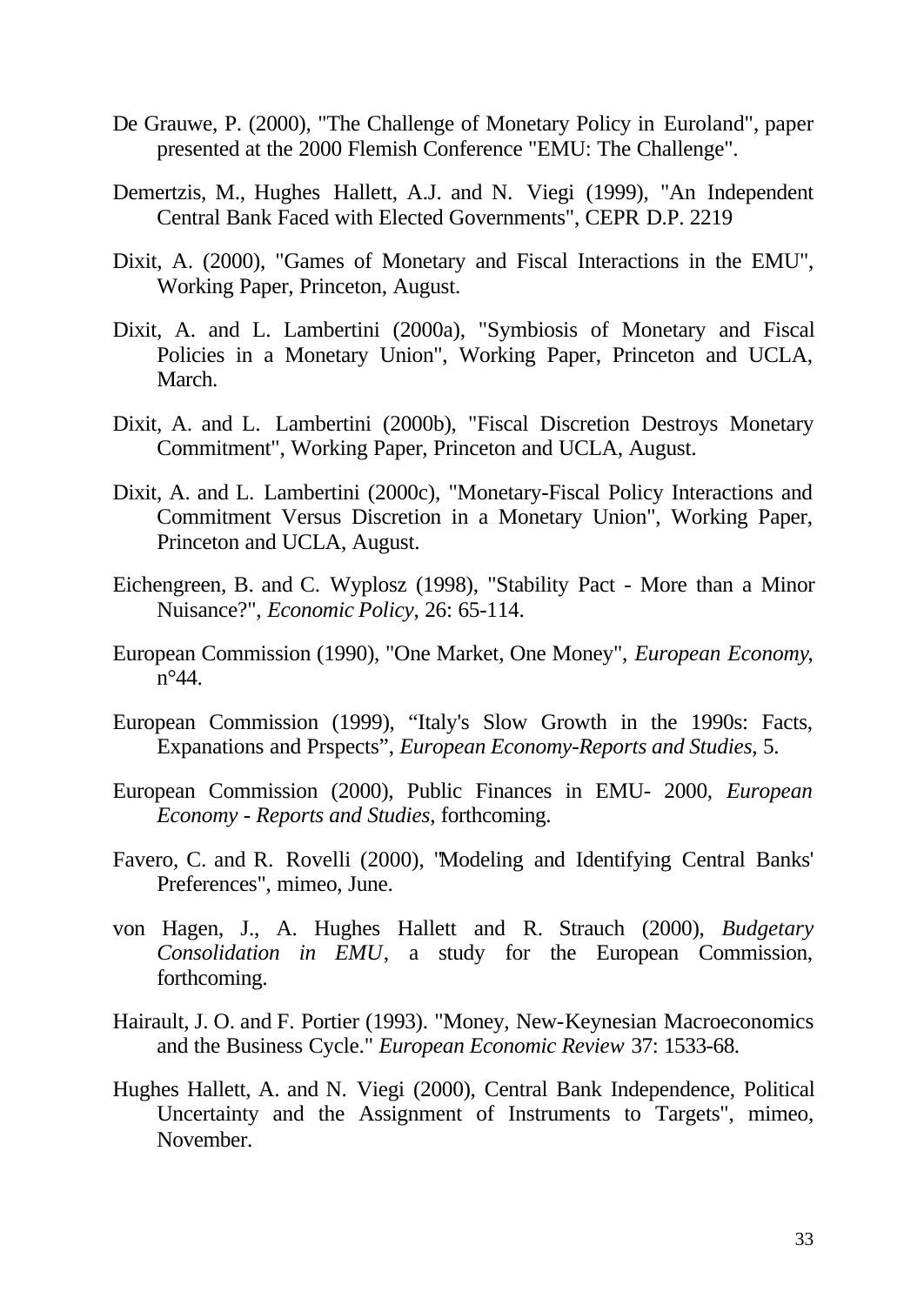- Issing, O. (2000), "How to Achieve a Durable Macro-economic Policy Mix Favourable to Growth and Employment?", speech at the Conference on "Growth and Employment in Europe", European Commission, Brussels, May.
- Leitmo, K. "Strategic Interactions between the Fiscal and Monetary Authrities under Inflation Targeting", mimeo, September.
- Leeper, E.M. (1991), "Equilibria Under Active and Passive Monetry and Fiscal Policies", *Journal of Monetary Economics*, 27: 129-47.
- Leith, C. and S. Wren-Lewis (2000), "Interactions between Monetary and Fiscal Policy Rules", *Economic Journal*, 110:94-108.
- Levin, J.H. (1983), "A Model of Stabilization Policy in a Jointly Floating Currency Area", in J.S. Bhandari and B.H. Putnam (eds.), *Economic Interdependence and Flexible Exchange Rates*, MIT.
- Mélitz, J. (1997), "Some Cross-country Evidence about Debt, Deficits, and the Behaviour of Monetary and Fiscal Authorities", CEPR Discussion Paper, no. 1653.
- Mélitz, J. (2000), "Some Cross-Country Evidence about Fiscal Policy Behaviour and Consequences for EMU", mimeo.
- Noord, P. van den (2000), "The Size and Role of Automatic Fiscal Stabilisers in the 1990s and Beyond", OECD Economics Department Working Papers, no. 230.
- OECD (1999), *EMU Facts, Challenges and Policies*, Paris.
- Roeger,W. (1999). "Output, Prices and Interest Rates over the Business Cycle*" Zeitschrift fur Wirtschafts -und Sozialwissenschaften 119*: 57-98.
- Roeger, W. , J. in 't Veld and D.I.A. Woehrmann (2001). "Some Equity and Efficiency Considerations of International Tax Competition*". International Tax and Public Finance*. (forthcoming)
- Rotemberg, J. J. (1982). "Sticky Prices in the United States*." Journal of Political Economy* 90: 1187-1211.
- Rotemberg, J. J. (1996). "Prices, Output and Hours: An Empirical Analysis based on a Sticky Price Model." *Journal of Monetary Economics* 37: 505- 33.
- Sims, C.A. (1999), "The Precarious Fiscal Foundations of EMU", September.